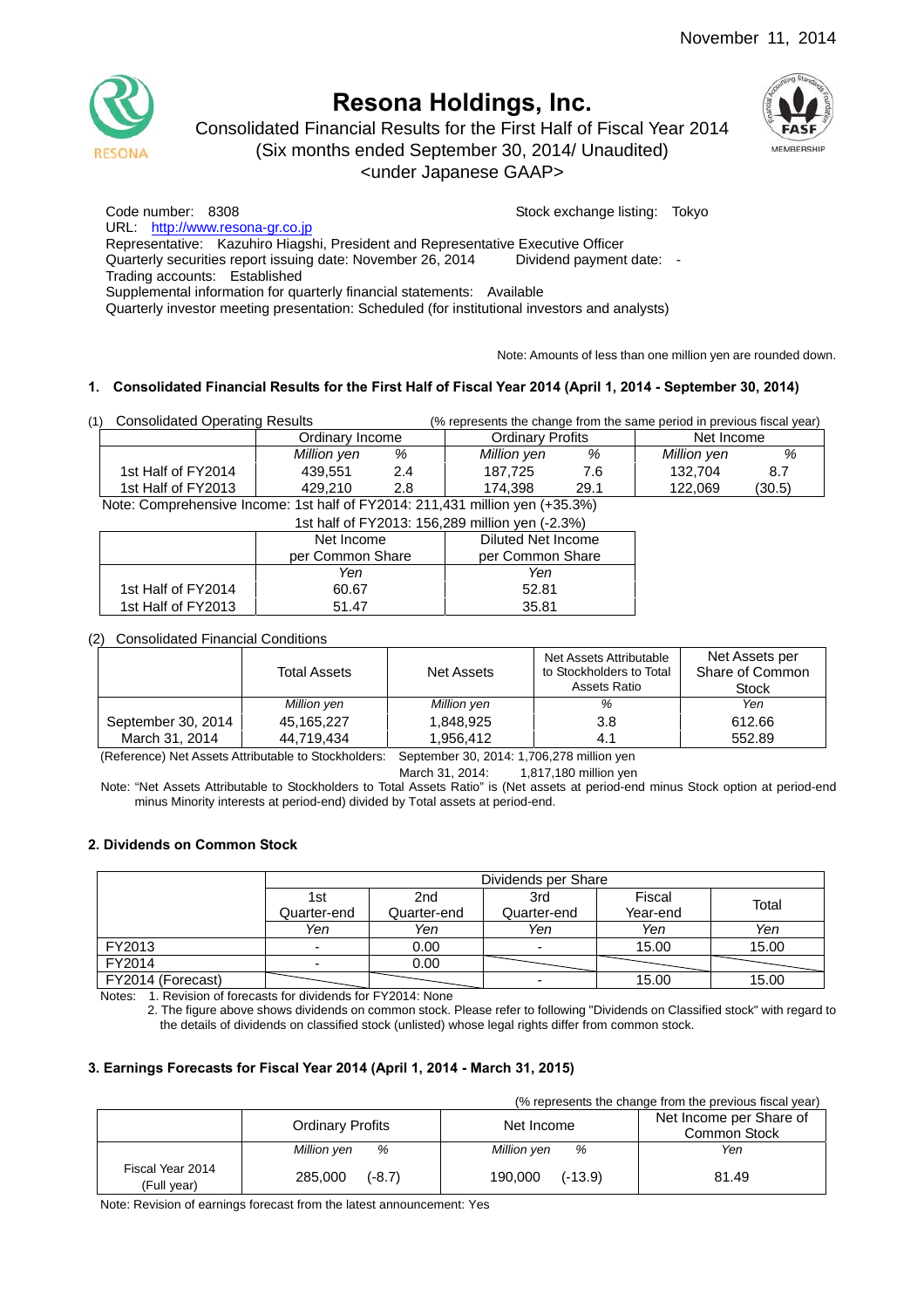## **4. Other**

(1) Changes in Significant Subsidiaries during the period: No

(2) Changes in Accounting Policies, Changes in Accounting Estimates and Restatement during the Fiscal Year

|    | $\sim$ , original dependent in the choice, original declining community and recognition definity the ritoric   |                 |                      |
|----|----------------------------------------------------------------------------------------------------------------|-----------------|----------------------|
| A) | Changes due to revision of accounting standards:                                                               | Yes             |                      |
| B) | Changes due to other reasons:                                                                                  | No.             |                      |
| C) | Changes in accounting estimates:                                                                               | No              |                      |
| D) | Restatement:                                                                                                   | No              |                      |
|    | (3) Number of Shares of Common Stock Outstanding                                                               |                 |                      |
| A) | Total outstanding shares including treasury stock at the end of the period                                     |                 |                      |
|    | September 30, 2014: 2,324, 118, 091 shares                                                                     | March 31, 2014: | 2.324.118.091 shares |
| B) | Treasury stock at the end of the period                                                                        |                 |                      |
|    | September 30, 2014: 136, 490, 837 shares                                                                       | March 31, 2014: | 137,204,297 shares   |
| C) | Average outstanding shares during the period                                                                   |                 |                      |
|    | 1st half of Fiscal Year 2014: 2,187,249,368 shares                                                             |                 |                      |
|    | 1st half of Fiscal Year 2013: 2,371,546,695 shares                                                             |                 |                      |
|    |                                                                                                                |                 |                      |
|    | Note: Treasury stock at the end of the period include the company's shares held by the ESOP-type Stock Benefit |                 |                      |
|    | Trust for the Employee Charabolding Association                                                                |                 |                      |

| Trust for the Employee Shareholding Association. |                  |
|--------------------------------------------------|------------------|
| 1st half of Fiscal Year 2014.                    | 5,553,500 shares |
| Fiscal Year 2013:                                | 6.273.200 shares |

## **Summary of Non-Consolidated Financial Results**

#### **1. Non-Consolidated Financial Results for the First Half of Fiscal Year 2014 (April 1, 2014 - September 30, 2014)**

| (1) Operating Results |                  | (% represents the change from the same period in previous fiscal year) |                         |
|-----------------------|------------------|------------------------------------------------------------------------|-------------------------|
|                       | Operating Income | <b>Operating Profits</b>                                               | <b>Ordinary Profits</b> |
|                       | %<br>Million yen | Million yen<br>%                                                       | %<br>Million yen        |
| 1st half of FY2014    | 78.6)<br>27.446  | (80.9)<br>23,890                                                       | (80.3)<br>24.160        |
| 1st half of FY2013    | 128.305<br>5.2   | 124.868<br>5.4                                                         | 122.599<br>3.2          |

|                    | Net Income  |        | Net Income per<br>Share of Common Stock |
|--------------------|-------------|--------|-----------------------------------------|
|                    | Million yen | %      | Yen                                     |
| 1st half of FY2014 | 24.250      | (80.3) | 11.08                                   |
| 1st half of FY2013 | 123.317     | 3.8    | 51.99                                   |

#### (2) Financial Conditions

|                    | <b>Total Assets</b> | Net Assets  | Net Assets Attributable<br>to Stockholders to Total<br>Assets Ratio | Net Assets per<br>Common Share |
|--------------------|---------------------|-------------|---------------------------------------------------------------------|--------------------------------|
|                    | Million yen         | Million yen | %                                                                   | Yen                            |
| September 30, 2014 | 1,289,151           | 887.799     | 68.9                                                                | 238.52                         |
| March 31, 2014     | 1.561.549           | 1.177.184   | 75.4                                                                | 260.24                         |

(Reference) Net Assets Attributable to Stockholders: September 30, 2014: 887,799 million yen

March 31, 2014: 1,177,184 million yen

#### **2. Non- Consolidated Earnings Forecasts for Fiscal Year 2014 (April 1, 2014 - March 31, 2015)**

(% represents the change from the same period in the previous fiscal year)

|                                 | Operating Income  | <b>Operating Profits</b> | <b>Ordinary Profits</b> | Net Income        | Net Income per<br>Share of<br>Common Stock |
|---------------------------------|-------------------|--------------------------|-------------------------|-------------------|--------------------------------------------|
|                                 | Million ven<br>%  | Million yen<br>%         | Million yen<br>%        | Million yen<br>%  | Yen                                        |
| Fiscal Year 2014<br>(Full year) | (71.7)<br>128.500 | (72.8)<br>121.500        | 121.500<br>(72.7)       | 121.500<br>(72.7) | 50.18                                      |

#### Note: Disclaimer regarding Audit status

Audit of the consolidated and non-consolidated financial results in accordance with Financial Instruments and Exchange Act ("FIEA") is still in process at the time of disclosing this report.

#### Note: Disclaimer regarding Forward-looking Statements

Taking into consideration the business results up to the end of the 1st half, Resona Holdings revised its consolidated earnings forecasts for the current fiscal year (full year), which it announced on May 13, 2014. For the details, please see page 8 of "Financial Results for the First Half of FY2014 Financial Highlights", which is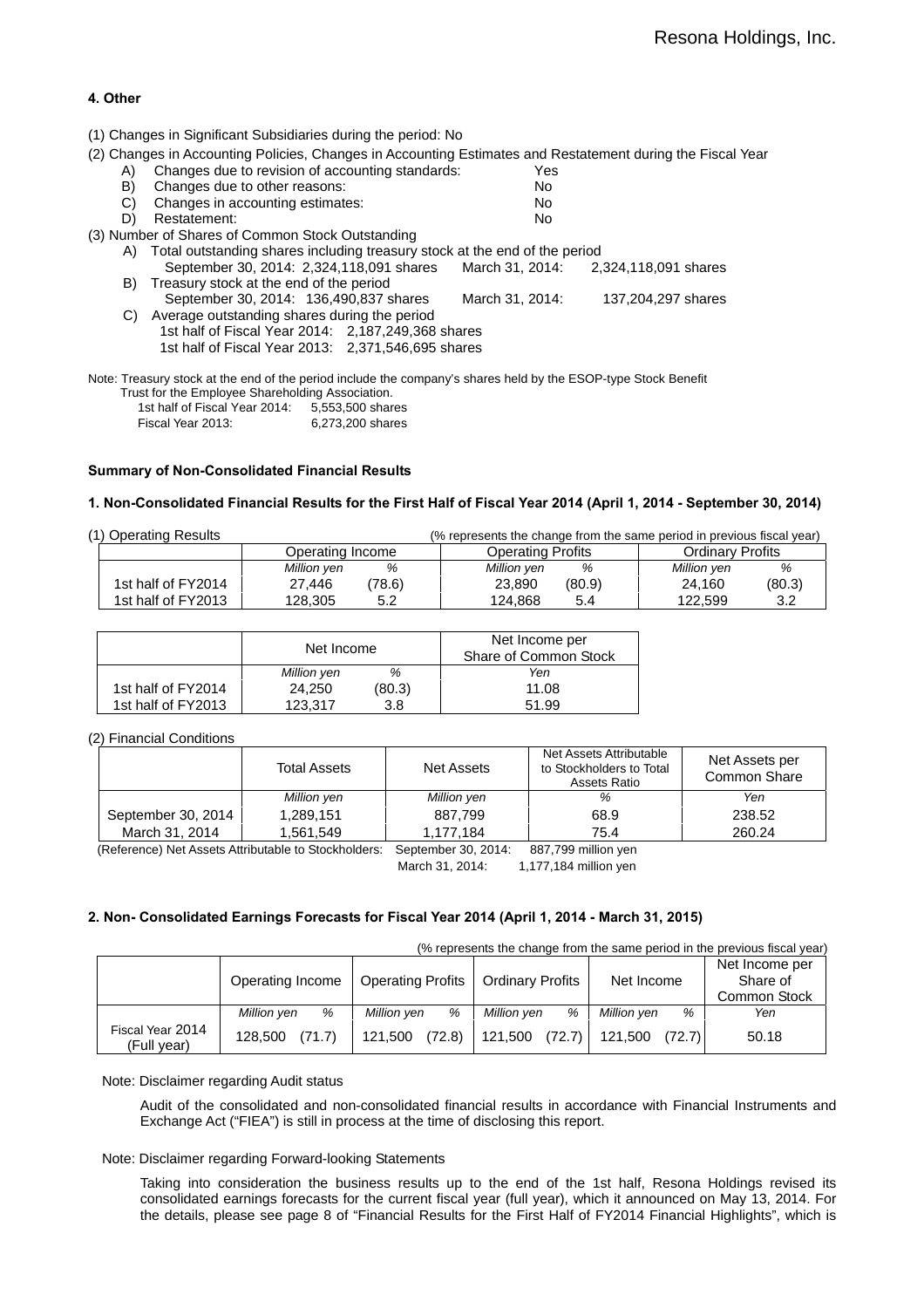released separately.

This report contains forward-looking statements, which are based on the information currently available and certain assumptions the company considers to be reasonable. Risks, uncertainties and other factors may cause actual results, performance, achievements or financial position to be materially different from any future results, performance, achievements or financial position expressed or implied by these forward-looking statements.

Furthermore, the Company discloses the consolidated (non-consolidated) financial statements for the interim period pursuant to Cabinet Ordinance Article 17-15-2.

Note: How to get supplemental information for the financial results

Supplemental information for the financial results is disclosed through TD net. Investor relations meeting for institutional investor or analyst is scheduled on November 17, 2014. Materials for the meeting will be available on the web site immediately after the meeting.

#### **○ Dividends on Classified Stock**

Dividends per share on classified stock whose legal rights differ from common stock are as follows:

|                           |                       | Dividends per Share            |                                |                    |                    |          |
|---------------------------|-----------------------|--------------------------------|--------------------------------|--------------------|--------------------|----------|
|                           |                       | 1 <sup>st</sup><br>Quarter-end | 2 <sub>nd</sub><br>Quarter-end | 3rd<br>Quarter-end | Fiscal<br>Year-end | Total    |
|                           |                       | Yen                            | Yen                            | Yen                | Yen                | Yen      |
| Class C No.1<br>Preferred | FY 2013               |                                | 0.00                           |                    | 68.00              | 68.00    |
| <b>Stock</b>              | FY 2014               |                                | 0.00                           |                    |                    |          |
|                           | FY 2014 (Forecast)    |                                |                                |                    | 54.40              | 54.40    |
| Class F No.1              | FY 2013               |                                | 0.00                           |                    | 185.00             | 185.00   |
| Preferred                 | FY 2014               |                                | 0.00                           |                    |                    |          |
| <b>Stock</b>              | FY 2014 (Forecast)    |                                |                                |                    | 148.00             | 148.00   |
| <b>Class Three</b>        | FY 2013               |                                | 0.00                           |                    | 19.02              | 19.02    |
| No.1 Preferred            | FY 2014               |                                |                                |                    |                    |          |
| <b>Stock</b>              | FY 2014 (Forecast)    |                                |                                |                    |                    |          |
| <b>Class Four</b>         | FY 2013               |                                | 0.00                           |                    | 992.50             | 992.50   |
| Preferred                 | FY 2014               |                                | 0.00                           |                    |                    |          |
| <b>Stock</b>              | FY 2014 (Forecast)    |                                |                                |                    | 992.50             | 992.50   |
| <b>Class Five</b>         | FY 2013               |                                | 0.00                           |                    | 918.75             | 918.75   |
| Preferred                 | FY 2014               |                                | 0.00                           |                    |                    |          |
| <b>Stock</b>              | FY 2014 (Forecast)    |                                |                                |                    | 918.75             | 918.75   |
| Class Six                 | FY 2013               |                                | 0.00                           |                    | 1,237.50           | 1,237.50 |
| Preferred                 | FY 2014               |                                | 0.00                           |                    |                    |          |
| <b>Stock</b>              | FY 2014<br>(Forecast) |                                |                                |                    | 1,237.50           | 1,237.50 |

Note: For Class C and Class F Preferred Shares, Resona Holdings has distributed the special preferred dividends utilizing other capital surplus (totaling ¥12 billion and ¥20 billion per annum, respectively, which reduced net assets by 1.1%) for the fiscal year-end of FY2013. These special preferred dividends were appropriated to the repayment in installments of public funds in accordance with the contract signed between the Deposit Insurance Corporation of Japan and the Company on June 21, 2013. The same amount of special preferred dividends will be distributed for the year-end of FY2014.

(Reference)

Formula for Forecasted Net Income per Share of Common Stock

Forecasted net income – Forecasted total dividend for preferred stock

Forecasted average number of shares of common stock (excluding treasury stock)

- Forecasted average number of shares of common stock (excluding treasury stock): 2,187,627,254 shares

- Forecasted total dividend for preferred stock: 11,725 million yen (\*1)

\*1. Forecasted total preferred dividends do not include the special preferred dividends which the Company plans to distribute.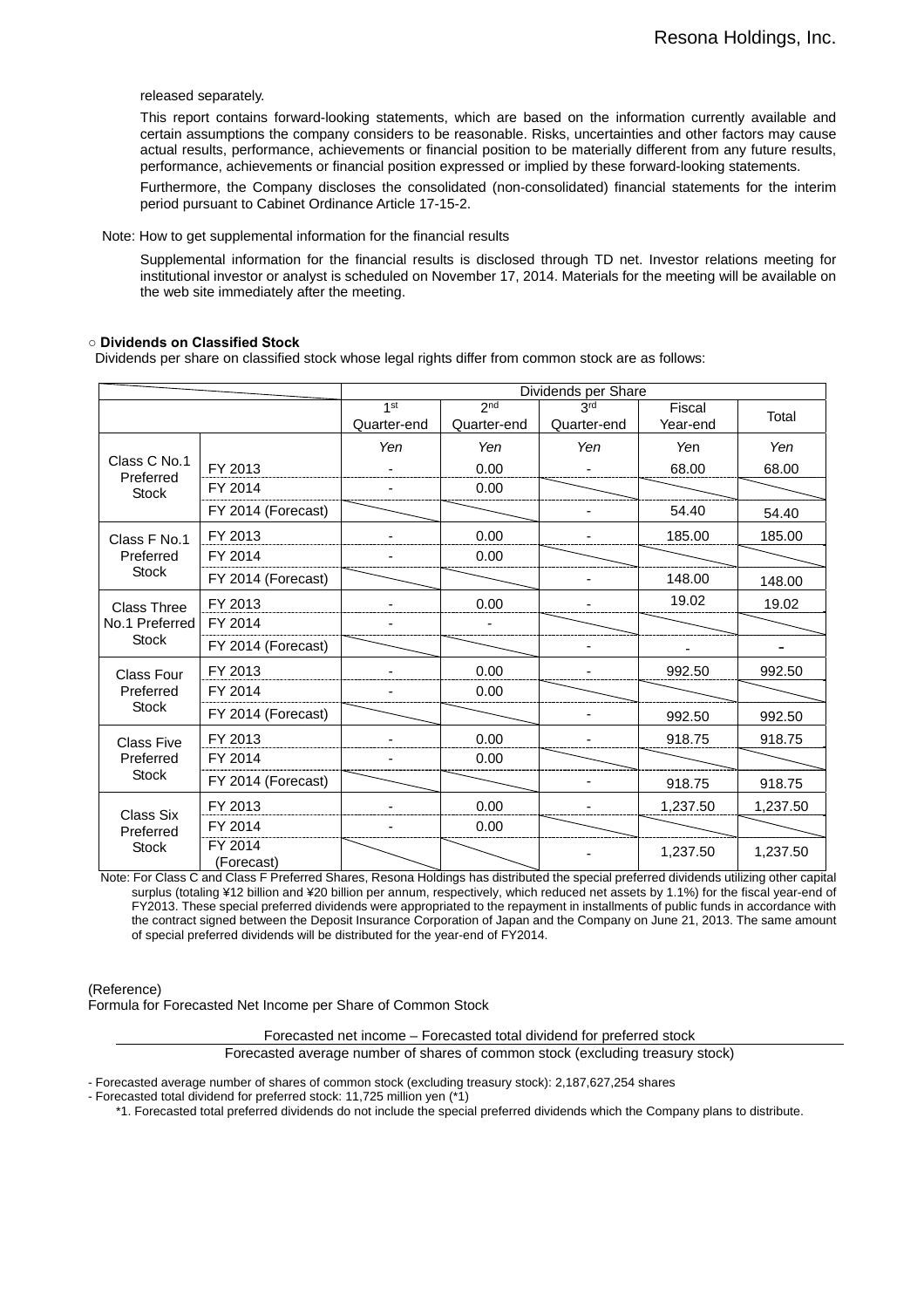## **Contents of Attachment**

| 1.          |                                                                                                      |  |
|-------------|------------------------------------------------------------------------------------------------------|--|
|             | (1)                                                                                                  |  |
|             | (2)                                                                                                  |  |
| $2^{\circ}$ |                                                                                                      |  |
|             | (1)                                                                                                  |  |
|             | Consolidated Statement of Income and Consolidated Interim Statement of Comprehensive Income 4<br>(2) |  |
|             | (3)                                                                                                  |  |
|             | (4)                                                                                                  |  |
|             | (5)                                                                                                  |  |
|             | [Reference Sheet]                                                                                    |  |
|             |                                                                                                      |  |
| 3.          |                                                                                                      |  |
|             | (1)                                                                                                  |  |
|             | (2)                                                                                                  |  |
|             | (3)                                                                                                  |  |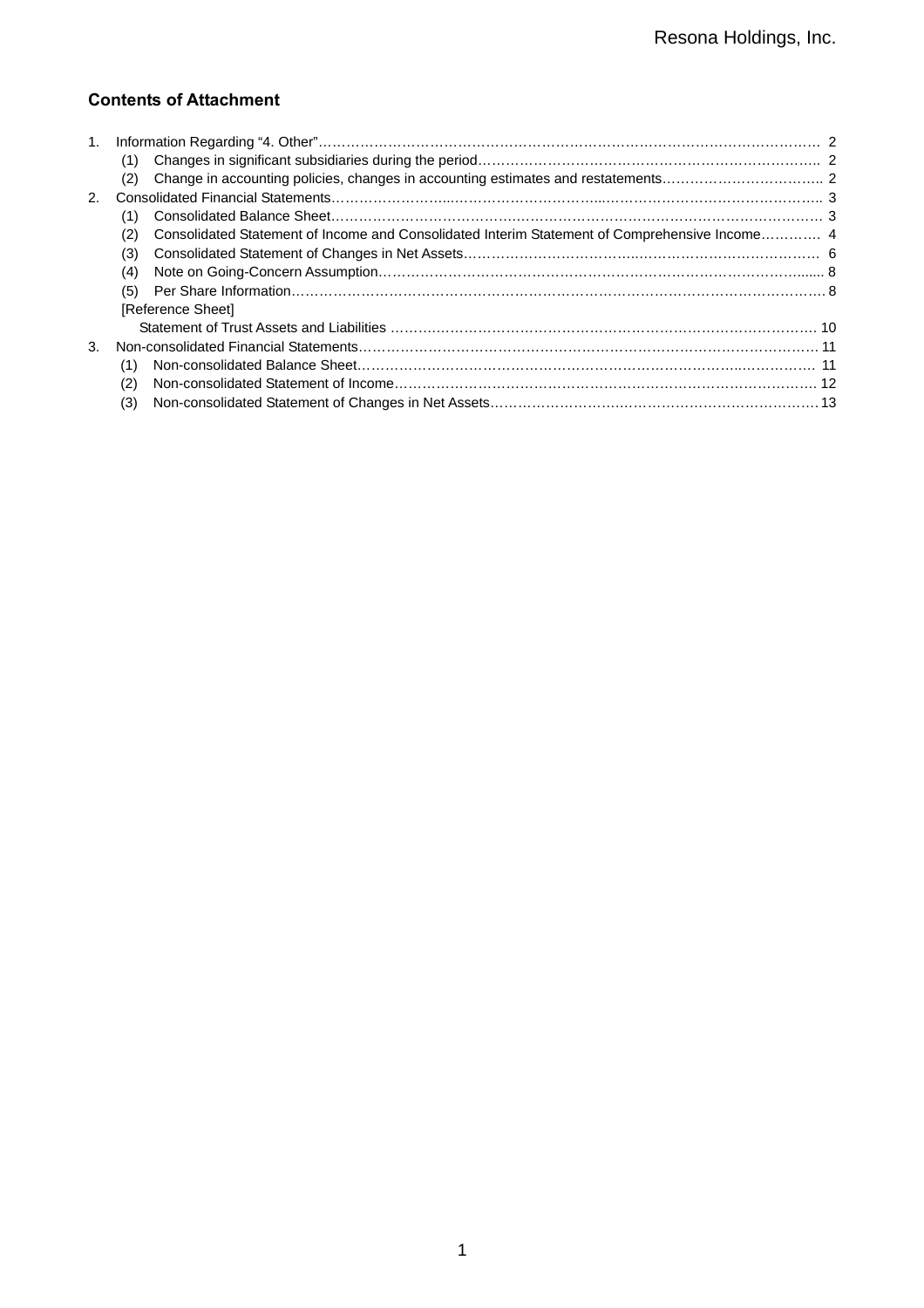### **1. Information Regarding "4. Other"**

- (1) Changes in important subsidiaries during the period None
- (2) Changes in accounting policies, changes in accounting estimates and restatements Change in Accounting Policies

The Group adopted ASBJ Statement No. 26 "Accounting Standard for Retirement Benefits" (hereinafter, the "Accounting Standard") and ASBJ Guidance No. 25 "Guidance on Accounting Standard for Retirement Benefits" (hereinafter, the "Guidance"), which were issued on May 17, 2012, for the main clause of Article 35 of the Accounting Standard and the main clause of Article 67 of the Guidance, from the six-month period ended September 30, 2014.

Accordingly, the Group reviewed the calculation method of defined benefit obligation and service cost, and changed the method of attributing expected benefit to periods from the straight-line basis to the benefit formula basis. The Group also changed the way to determine the discount rate, from the use of the period approximate to the expected average remaining working lives of employees as bond maturity to the use of a single weighted average discount rate reflecting the estimated timing and amount of benefit payment.

The transitional treatment stated in Article 37 of the Accounting Standard was applied at the adoption. The impact from the change in calculation method of defined benefit obligation and service cost was recognized as "retained earnings" at the beginning of the six-month period ended September 30, 2014.

As a result, "asset for retirement benefits" was increased by ¥636 million, "liability for retirement benefits" was decreased by ¥1,110 million and "retained earnings" was increased by ¥1,483 million at the beginning of the six-month period ended September 30, 2014. The impact to "ordinary profits" and "net income before income taxes and minority interests" for the six-month period ended September 30, 2014 is immaterial.

## **[Additional Information]**

The Company executed an agreement with the Deposit Insurance Corporation of Japan on June 21, 2013, which specifies that the aggregate amount of the public funds pursuant to the Act on Emergency Measures for Early Strengthening of Financial Functions that Resona Holdings must repay is 160 billion yen and the repayment will be made in installments with the special preferred dividends.

The outstanding amount to be repaid for Class C and Class F Preferred Shares as of September 30, 2014 is ¥128.0 billion. (As of March 31, 2014: ¥160.0 billion.)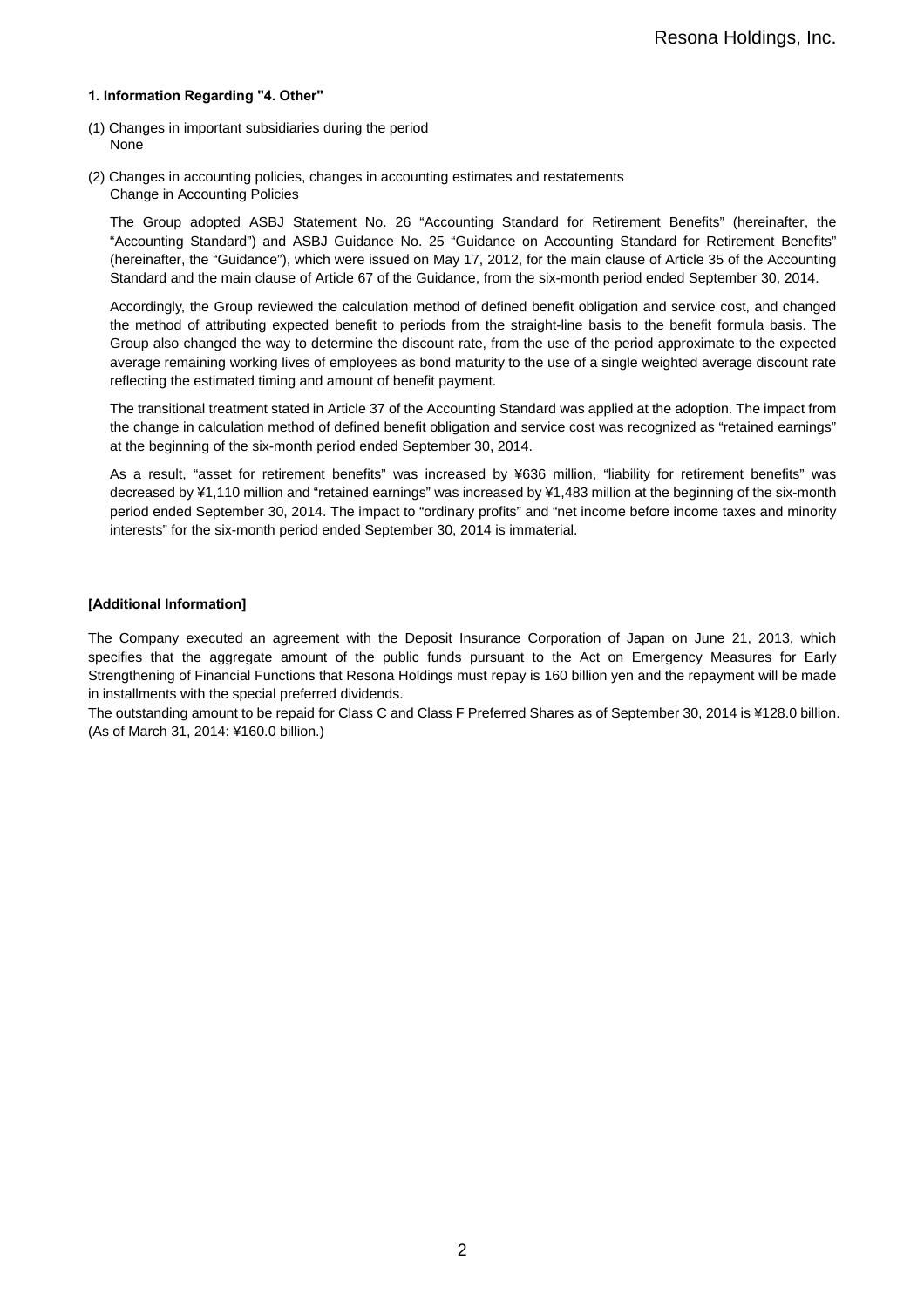## **4. Consolidated Financial Statements**

## **(1) Consolidated Balance Sheet**

| March 31, 2014<br>September 30, 2014<br><b>Assets</b><br>¥<br>6,471,899<br>7,127,626<br>Cash and due from banks<br>¥<br>Call loans and bills bought<br>154,318<br>167,383<br>Monetary claims bought<br>332,671<br>313,429<br><b>Trading assets</b><br>616,571<br>576,282<br>Money held in trust<br>193<br>190<br><b>Securities</b><br>8,698,464<br>8,173,487<br>Loans and bills discounted<br>26,701,668<br>26,769,761<br>70,811<br>Foreign exchange assets<br>72,757<br>1,242,861<br>Other assets<br>934,781<br>307,887<br>Tangible fixed assets<br>308,471<br>Intangible fixed assets<br>40,475<br>38,599<br>Net defined benefit asset<br>24,548<br>30,100<br>Deferred tax assets<br>128,970<br>80,231<br>Customers' liabilities for acceptances and guarantees<br>490,552<br>489,866<br>Reserve for possible loan losses<br>(256, 192)<br>(223, 789)<br>Reserve for possible losses on investments<br>(133)<br>(85)<br>44,719,434<br>45,165,227<br><b>Total Assets</b><br><b>Liabilities and Net Assets</b><br><b>Liabilities</b><br>35,745,906<br>Deposits<br>35,577,863<br>Negotiable certificates of deposit<br>1,949,860<br>2,539,800<br>Call money and bills sold<br>854,793<br>1,043,104<br>Payables under repurchase agreements<br>38,994<br>60,993<br>Payables under securities lending transactions<br>49,891<br>155,819<br><b>Trading liabilities</b><br>305,542<br>335,650<br>Borrowed money<br>715,284<br>1,081,701<br>Foreign exchange liabilities<br>1,173<br>3,691<br><b>Bonds</b><br>696,418<br>663,582<br>533,844<br>Due to trust account<br>544,448<br><b>Other liabilities</b><br>902,887<br>1,097,803<br>Reserve for employees' bonuses<br>18,070<br>9,351<br>Net defined benefit liability<br>26,978<br>19,690<br>Other reserves<br>42,418<br>35,284<br>290<br>Deferred tax liabilities<br>370<br>23,696<br>Deferred tax liabilities for land revaluation<br>23,696<br>490,552<br>489,866<br>Acceptances and guarantees<br>42.763.022<br>43.316.302<br><b>Total Liabilities</b><br><b>Net Assets</b><br>Capital stock<br>50,472<br>50,472<br>Capital surplus<br>409,293<br>142,347<br>Retained earnings<br>1,169,785<br>1,257,027<br>Treasury stock<br>(85, 599)<br>(85, 855)<br>Total stockholders' equity<br>1,543,696<br>1,364,248<br>Net unrealized gains on available-for-sale securities<br>306,453<br>244,166<br>Net deferred gains on hedges<br>28,110<br>33,457<br>Revaluation reserve for land<br>41,254<br>41,254<br>Foreign currency translation adjustments<br>(4,081)<br>(4, 111)<br>(35, 965)<br>Remeasurements of defined benefit plans<br>(35,023)<br>Total accumulated other comprehensive income<br>273,484<br>342,030<br>Minority interests in consolidated subsidiaries<br>142,646<br>139,231<br><b>Total Net Assets</b><br>1,956,412<br>1,848,925 |                                         |   |            |   | (Millions of yen) |
|-------------------------------------------------------------------------------------------------------------------------------------------------------------------------------------------------------------------------------------------------------------------------------------------------------------------------------------------------------------------------------------------------------------------------------------------------------------------------------------------------------------------------------------------------------------------------------------------------------------------------------------------------------------------------------------------------------------------------------------------------------------------------------------------------------------------------------------------------------------------------------------------------------------------------------------------------------------------------------------------------------------------------------------------------------------------------------------------------------------------------------------------------------------------------------------------------------------------------------------------------------------------------------------------------------------------------------------------------------------------------------------------------------------------------------------------------------------------------------------------------------------------------------------------------------------------------------------------------------------------------------------------------------------------------------------------------------------------------------------------------------------------------------------------------------------------------------------------------------------------------------------------------------------------------------------------------------------------------------------------------------------------------------------------------------------------------------------------------------------------------------------------------------------------------------------------------------------------------------------------------------------------------------------------------------------------------------------------------------------------------------------------------------------------------------------------------------------------------------------------------------------------------------------------------------------------------------------------------------------------------------------------------------------------------------------------------------------------------------------------------------------------------------------------------|-----------------------------------------|---|------------|---|-------------------|
|                                                                                                                                                                                                                                                                                                                                                                                                                                                                                                                                                                                                                                                                                                                                                                                                                                                                                                                                                                                                                                                                                                                                                                                                                                                                                                                                                                                                                                                                                                                                                                                                                                                                                                                                                                                                                                                                                                                                                                                                                                                                                                                                                                                                                                                                                                                                                                                                                                                                                                                                                                                                                                                                                                                                                                                                 |                                         |   |            |   |                   |
|                                                                                                                                                                                                                                                                                                                                                                                                                                                                                                                                                                                                                                                                                                                                                                                                                                                                                                                                                                                                                                                                                                                                                                                                                                                                                                                                                                                                                                                                                                                                                                                                                                                                                                                                                                                                                                                                                                                                                                                                                                                                                                                                                                                                                                                                                                                                                                                                                                                                                                                                                                                                                                                                                                                                                                                                 |                                         |   |            |   |                   |
|                                                                                                                                                                                                                                                                                                                                                                                                                                                                                                                                                                                                                                                                                                                                                                                                                                                                                                                                                                                                                                                                                                                                                                                                                                                                                                                                                                                                                                                                                                                                                                                                                                                                                                                                                                                                                                                                                                                                                                                                                                                                                                                                                                                                                                                                                                                                                                                                                                                                                                                                                                                                                                                                                                                                                                                                 |                                         |   |            |   |                   |
|                                                                                                                                                                                                                                                                                                                                                                                                                                                                                                                                                                                                                                                                                                                                                                                                                                                                                                                                                                                                                                                                                                                                                                                                                                                                                                                                                                                                                                                                                                                                                                                                                                                                                                                                                                                                                                                                                                                                                                                                                                                                                                                                                                                                                                                                                                                                                                                                                                                                                                                                                                                                                                                                                                                                                                                                 |                                         |   |            |   |                   |
|                                                                                                                                                                                                                                                                                                                                                                                                                                                                                                                                                                                                                                                                                                                                                                                                                                                                                                                                                                                                                                                                                                                                                                                                                                                                                                                                                                                                                                                                                                                                                                                                                                                                                                                                                                                                                                                                                                                                                                                                                                                                                                                                                                                                                                                                                                                                                                                                                                                                                                                                                                                                                                                                                                                                                                                                 |                                         |   |            |   |                   |
|                                                                                                                                                                                                                                                                                                                                                                                                                                                                                                                                                                                                                                                                                                                                                                                                                                                                                                                                                                                                                                                                                                                                                                                                                                                                                                                                                                                                                                                                                                                                                                                                                                                                                                                                                                                                                                                                                                                                                                                                                                                                                                                                                                                                                                                                                                                                                                                                                                                                                                                                                                                                                                                                                                                                                                                                 |                                         |   |            |   |                   |
|                                                                                                                                                                                                                                                                                                                                                                                                                                                                                                                                                                                                                                                                                                                                                                                                                                                                                                                                                                                                                                                                                                                                                                                                                                                                                                                                                                                                                                                                                                                                                                                                                                                                                                                                                                                                                                                                                                                                                                                                                                                                                                                                                                                                                                                                                                                                                                                                                                                                                                                                                                                                                                                                                                                                                                                                 |                                         |   |            |   |                   |
|                                                                                                                                                                                                                                                                                                                                                                                                                                                                                                                                                                                                                                                                                                                                                                                                                                                                                                                                                                                                                                                                                                                                                                                                                                                                                                                                                                                                                                                                                                                                                                                                                                                                                                                                                                                                                                                                                                                                                                                                                                                                                                                                                                                                                                                                                                                                                                                                                                                                                                                                                                                                                                                                                                                                                                                                 |                                         |   |            |   |                   |
|                                                                                                                                                                                                                                                                                                                                                                                                                                                                                                                                                                                                                                                                                                                                                                                                                                                                                                                                                                                                                                                                                                                                                                                                                                                                                                                                                                                                                                                                                                                                                                                                                                                                                                                                                                                                                                                                                                                                                                                                                                                                                                                                                                                                                                                                                                                                                                                                                                                                                                                                                                                                                                                                                                                                                                                                 |                                         |   |            |   |                   |
|                                                                                                                                                                                                                                                                                                                                                                                                                                                                                                                                                                                                                                                                                                                                                                                                                                                                                                                                                                                                                                                                                                                                                                                                                                                                                                                                                                                                                                                                                                                                                                                                                                                                                                                                                                                                                                                                                                                                                                                                                                                                                                                                                                                                                                                                                                                                                                                                                                                                                                                                                                                                                                                                                                                                                                                                 |                                         |   |            |   |                   |
|                                                                                                                                                                                                                                                                                                                                                                                                                                                                                                                                                                                                                                                                                                                                                                                                                                                                                                                                                                                                                                                                                                                                                                                                                                                                                                                                                                                                                                                                                                                                                                                                                                                                                                                                                                                                                                                                                                                                                                                                                                                                                                                                                                                                                                                                                                                                                                                                                                                                                                                                                                                                                                                                                                                                                                                                 |                                         |   |            |   |                   |
|                                                                                                                                                                                                                                                                                                                                                                                                                                                                                                                                                                                                                                                                                                                                                                                                                                                                                                                                                                                                                                                                                                                                                                                                                                                                                                                                                                                                                                                                                                                                                                                                                                                                                                                                                                                                                                                                                                                                                                                                                                                                                                                                                                                                                                                                                                                                                                                                                                                                                                                                                                                                                                                                                                                                                                                                 |                                         |   |            |   |                   |
|                                                                                                                                                                                                                                                                                                                                                                                                                                                                                                                                                                                                                                                                                                                                                                                                                                                                                                                                                                                                                                                                                                                                                                                                                                                                                                                                                                                                                                                                                                                                                                                                                                                                                                                                                                                                                                                                                                                                                                                                                                                                                                                                                                                                                                                                                                                                                                                                                                                                                                                                                                                                                                                                                                                                                                                                 |                                         |   |            |   |                   |
|                                                                                                                                                                                                                                                                                                                                                                                                                                                                                                                                                                                                                                                                                                                                                                                                                                                                                                                                                                                                                                                                                                                                                                                                                                                                                                                                                                                                                                                                                                                                                                                                                                                                                                                                                                                                                                                                                                                                                                                                                                                                                                                                                                                                                                                                                                                                                                                                                                                                                                                                                                                                                                                                                                                                                                                                 |                                         |   |            |   |                   |
|                                                                                                                                                                                                                                                                                                                                                                                                                                                                                                                                                                                                                                                                                                                                                                                                                                                                                                                                                                                                                                                                                                                                                                                                                                                                                                                                                                                                                                                                                                                                                                                                                                                                                                                                                                                                                                                                                                                                                                                                                                                                                                                                                                                                                                                                                                                                                                                                                                                                                                                                                                                                                                                                                                                                                                                                 |                                         |   |            |   |                   |
|                                                                                                                                                                                                                                                                                                                                                                                                                                                                                                                                                                                                                                                                                                                                                                                                                                                                                                                                                                                                                                                                                                                                                                                                                                                                                                                                                                                                                                                                                                                                                                                                                                                                                                                                                                                                                                                                                                                                                                                                                                                                                                                                                                                                                                                                                                                                                                                                                                                                                                                                                                                                                                                                                                                                                                                                 |                                         |   |            |   |                   |
|                                                                                                                                                                                                                                                                                                                                                                                                                                                                                                                                                                                                                                                                                                                                                                                                                                                                                                                                                                                                                                                                                                                                                                                                                                                                                                                                                                                                                                                                                                                                                                                                                                                                                                                                                                                                                                                                                                                                                                                                                                                                                                                                                                                                                                                                                                                                                                                                                                                                                                                                                                                                                                                                                                                                                                                                 |                                         |   |            |   |                   |
|                                                                                                                                                                                                                                                                                                                                                                                                                                                                                                                                                                                                                                                                                                                                                                                                                                                                                                                                                                                                                                                                                                                                                                                                                                                                                                                                                                                                                                                                                                                                                                                                                                                                                                                                                                                                                                                                                                                                                                                                                                                                                                                                                                                                                                                                                                                                                                                                                                                                                                                                                                                                                                                                                                                                                                                                 |                                         |   |            |   |                   |
|                                                                                                                                                                                                                                                                                                                                                                                                                                                                                                                                                                                                                                                                                                                                                                                                                                                                                                                                                                                                                                                                                                                                                                                                                                                                                                                                                                                                                                                                                                                                                                                                                                                                                                                                                                                                                                                                                                                                                                                                                                                                                                                                                                                                                                                                                                                                                                                                                                                                                                                                                                                                                                                                                                                                                                                                 |                                         |   |            |   |                   |
|                                                                                                                                                                                                                                                                                                                                                                                                                                                                                                                                                                                                                                                                                                                                                                                                                                                                                                                                                                                                                                                                                                                                                                                                                                                                                                                                                                                                                                                                                                                                                                                                                                                                                                                                                                                                                                                                                                                                                                                                                                                                                                                                                                                                                                                                                                                                                                                                                                                                                                                                                                                                                                                                                                                                                                                                 |                                         |   |            |   |                   |
|                                                                                                                                                                                                                                                                                                                                                                                                                                                                                                                                                                                                                                                                                                                                                                                                                                                                                                                                                                                                                                                                                                                                                                                                                                                                                                                                                                                                                                                                                                                                                                                                                                                                                                                                                                                                                                                                                                                                                                                                                                                                                                                                                                                                                                                                                                                                                                                                                                                                                                                                                                                                                                                                                                                                                                                                 |                                         |   |            |   |                   |
|                                                                                                                                                                                                                                                                                                                                                                                                                                                                                                                                                                                                                                                                                                                                                                                                                                                                                                                                                                                                                                                                                                                                                                                                                                                                                                                                                                                                                                                                                                                                                                                                                                                                                                                                                                                                                                                                                                                                                                                                                                                                                                                                                                                                                                                                                                                                                                                                                                                                                                                                                                                                                                                                                                                                                                                                 |                                         |   |            |   |                   |
|                                                                                                                                                                                                                                                                                                                                                                                                                                                                                                                                                                                                                                                                                                                                                                                                                                                                                                                                                                                                                                                                                                                                                                                                                                                                                                                                                                                                                                                                                                                                                                                                                                                                                                                                                                                                                                                                                                                                                                                                                                                                                                                                                                                                                                                                                                                                                                                                                                                                                                                                                                                                                                                                                                                                                                                                 |                                         |   |            |   |                   |
|                                                                                                                                                                                                                                                                                                                                                                                                                                                                                                                                                                                                                                                                                                                                                                                                                                                                                                                                                                                                                                                                                                                                                                                                                                                                                                                                                                                                                                                                                                                                                                                                                                                                                                                                                                                                                                                                                                                                                                                                                                                                                                                                                                                                                                                                                                                                                                                                                                                                                                                                                                                                                                                                                                                                                                                                 |                                         |   |            |   |                   |
|                                                                                                                                                                                                                                                                                                                                                                                                                                                                                                                                                                                                                                                                                                                                                                                                                                                                                                                                                                                                                                                                                                                                                                                                                                                                                                                                                                                                                                                                                                                                                                                                                                                                                                                                                                                                                                                                                                                                                                                                                                                                                                                                                                                                                                                                                                                                                                                                                                                                                                                                                                                                                                                                                                                                                                                                 |                                         |   |            |   |                   |
|                                                                                                                                                                                                                                                                                                                                                                                                                                                                                                                                                                                                                                                                                                                                                                                                                                                                                                                                                                                                                                                                                                                                                                                                                                                                                                                                                                                                                                                                                                                                                                                                                                                                                                                                                                                                                                                                                                                                                                                                                                                                                                                                                                                                                                                                                                                                                                                                                                                                                                                                                                                                                                                                                                                                                                                                 |                                         |   |            |   |                   |
|                                                                                                                                                                                                                                                                                                                                                                                                                                                                                                                                                                                                                                                                                                                                                                                                                                                                                                                                                                                                                                                                                                                                                                                                                                                                                                                                                                                                                                                                                                                                                                                                                                                                                                                                                                                                                                                                                                                                                                                                                                                                                                                                                                                                                                                                                                                                                                                                                                                                                                                                                                                                                                                                                                                                                                                                 |                                         |   |            |   |                   |
|                                                                                                                                                                                                                                                                                                                                                                                                                                                                                                                                                                                                                                                                                                                                                                                                                                                                                                                                                                                                                                                                                                                                                                                                                                                                                                                                                                                                                                                                                                                                                                                                                                                                                                                                                                                                                                                                                                                                                                                                                                                                                                                                                                                                                                                                                                                                                                                                                                                                                                                                                                                                                                                                                                                                                                                                 |                                         |   |            |   |                   |
|                                                                                                                                                                                                                                                                                                                                                                                                                                                                                                                                                                                                                                                                                                                                                                                                                                                                                                                                                                                                                                                                                                                                                                                                                                                                                                                                                                                                                                                                                                                                                                                                                                                                                                                                                                                                                                                                                                                                                                                                                                                                                                                                                                                                                                                                                                                                                                                                                                                                                                                                                                                                                                                                                                                                                                                                 |                                         |   |            |   |                   |
|                                                                                                                                                                                                                                                                                                                                                                                                                                                                                                                                                                                                                                                                                                                                                                                                                                                                                                                                                                                                                                                                                                                                                                                                                                                                                                                                                                                                                                                                                                                                                                                                                                                                                                                                                                                                                                                                                                                                                                                                                                                                                                                                                                                                                                                                                                                                                                                                                                                                                                                                                                                                                                                                                                                                                                                                 |                                         |   |            |   |                   |
|                                                                                                                                                                                                                                                                                                                                                                                                                                                                                                                                                                                                                                                                                                                                                                                                                                                                                                                                                                                                                                                                                                                                                                                                                                                                                                                                                                                                                                                                                                                                                                                                                                                                                                                                                                                                                                                                                                                                                                                                                                                                                                                                                                                                                                                                                                                                                                                                                                                                                                                                                                                                                                                                                                                                                                                                 |                                         |   |            |   |                   |
|                                                                                                                                                                                                                                                                                                                                                                                                                                                                                                                                                                                                                                                                                                                                                                                                                                                                                                                                                                                                                                                                                                                                                                                                                                                                                                                                                                                                                                                                                                                                                                                                                                                                                                                                                                                                                                                                                                                                                                                                                                                                                                                                                                                                                                                                                                                                                                                                                                                                                                                                                                                                                                                                                                                                                                                                 |                                         |   |            |   |                   |
|                                                                                                                                                                                                                                                                                                                                                                                                                                                                                                                                                                                                                                                                                                                                                                                                                                                                                                                                                                                                                                                                                                                                                                                                                                                                                                                                                                                                                                                                                                                                                                                                                                                                                                                                                                                                                                                                                                                                                                                                                                                                                                                                                                                                                                                                                                                                                                                                                                                                                                                                                                                                                                                                                                                                                                                                 |                                         |   |            |   |                   |
|                                                                                                                                                                                                                                                                                                                                                                                                                                                                                                                                                                                                                                                                                                                                                                                                                                                                                                                                                                                                                                                                                                                                                                                                                                                                                                                                                                                                                                                                                                                                                                                                                                                                                                                                                                                                                                                                                                                                                                                                                                                                                                                                                                                                                                                                                                                                                                                                                                                                                                                                                                                                                                                                                                                                                                                                 |                                         |   |            |   |                   |
|                                                                                                                                                                                                                                                                                                                                                                                                                                                                                                                                                                                                                                                                                                                                                                                                                                                                                                                                                                                                                                                                                                                                                                                                                                                                                                                                                                                                                                                                                                                                                                                                                                                                                                                                                                                                                                                                                                                                                                                                                                                                                                                                                                                                                                                                                                                                                                                                                                                                                                                                                                                                                                                                                                                                                                                                 |                                         |   |            |   |                   |
|                                                                                                                                                                                                                                                                                                                                                                                                                                                                                                                                                                                                                                                                                                                                                                                                                                                                                                                                                                                                                                                                                                                                                                                                                                                                                                                                                                                                                                                                                                                                                                                                                                                                                                                                                                                                                                                                                                                                                                                                                                                                                                                                                                                                                                                                                                                                                                                                                                                                                                                                                                                                                                                                                                                                                                                                 |                                         |   |            |   |                   |
|                                                                                                                                                                                                                                                                                                                                                                                                                                                                                                                                                                                                                                                                                                                                                                                                                                                                                                                                                                                                                                                                                                                                                                                                                                                                                                                                                                                                                                                                                                                                                                                                                                                                                                                                                                                                                                                                                                                                                                                                                                                                                                                                                                                                                                                                                                                                                                                                                                                                                                                                                                                                                                                                                                                                                                                                 |                                         |   |            |   |                   |
|                                                                                                                                                                                                                                                                                                                                                                                                                                                                                                                                                                                                                                                                                                                                                                                                                                                                                                                                                                                                                                                                                                                                                                                                                                                                                                                                                                                                                                                                                                                                                                                                                                                                                                                                                                                                                                                                                                                                                                                                                                                                                                                                                                                                                                                                                                                                                                                                                                                                                                                                                                                                                                                                                                                                                                                                 |                                         |   |            |   |                   |
|                                                                                                                                                                                                                                                                                                                                                                                                                                                                                                                                                                                                                                                                                                                                                                                                                                                                                                                                                                                                                                                                                                                                                                                                                                                                                                                                                                                                                                                                                                                                                                                                                                                                                                                                                                                                                                                                                                                                                                                                                                                                                                                                                                                                                                                                                                                                                                                                                                                                                                                                                                                                                                                                                                                                                                                                 |                                         |   |            |   |                   |
|                                                                                                                                                                                                                                                                                                                                                                                                                                                                                                                                                                                                                                                                                                                                                                                                                                                                                                                                                                                                                                                                                                                                                                                                                                                                                                                                                                                                                                                                                                                                                                                                                                                                                                                                                                                                                                                                                                                                                                                                                                                                                                                                                                                                                                                                                                                                                                                                                                                                                                                                                                                                                                                                                                                                                                                                 |                                         |   |            |   |                   |
|                                                                                                                                                                                                                                                                                                                                                                                                                                                                                                                                                                                                                                                                                                                                                                                                                                                                                                                                                                                                                                                                                                                                                                                                                                                                                                                                                                                                                                                                                                                                                                                                                                                                                                                                                                                                                                                                                                                                                                                                                                                                                                                                                                                                                                                                                                                                                                                                                                                                                                                                                                                                                                                                                                                                                                                                 |                                         |   |            |   |                   |
|                                                                                                                                                                                                                                                                                                                                                                                                                                                                                                                                                                                                                                                                                                                                                                                                                                                                                                                                                                                                                                                                                                                                                                                                                                                                                                                                                                                                                                                                                                                                                                                                                                                                                                                                                                                                                                                                                                                                                                                                                                                                                                                                                                                                                                                                                                                                                                                                                                                                                                                                                                                                                                                                                                                                                                                                 |                                         |   |            |   |                   |
|                                                                                                                                                                                                                                                                                                                                                                                                                                                                                                                                                                                                                                                                                                                                                                                                                                                                                                                                                                                                                                                                                                                                                                                                                                                                                                                                                                                                                                                                                                                                                                                                                                                                                                                                                                                                                                                                                                                                                                                                                                                                                                                                                                                                                                                                                                                                                                                                                                                                                                                                                                                                                                                                                                                                                                                                 |                                         |   |            |   |                   |
|                                                                                                                                                                                                                                                                                                                                                                                                                                                                                                                                                                                                                                                                                                                                                                                                                                                                                                                                                                                                                                                                                                                                                                                                                                                                                                                                                                                                                                                                                                                                                                                                                                                                                                                                                                                                                                                                                                                                                                                                                                                                                                                                                                                                                                                                                                                                                                                                                                                                                                                                                                                                                                                                                                                                                                                                 |                                         |   |            |   |                   |
|                                                                                                                                                                                                                                                                                                                                                                                                                                                                                                                                                                                                                                                                                                                                                                                                                                                                                                                                                                                                                                                                                                                                                                                                                                                                                                                                                                                                                                                                                                                                                                                                                                                                                                                                                                                                                                                                                                                                                                                                                                                                                                                                                                                                                                                                                                                                                                                                                                                                                                                                                                                                                                                                                                                                                                                                 |                                         |   |            |   |                   |
|                                                                                                                                                                                                                                                                                                                                                                                                                                                                                                                                                                                                                                                                                                                                                                                                                                                                                                                                                                                                                                                                                                                                                                                                                                                                                                                                                                                                                                                                                                                                                                                                                                                                                                                                                                                                                                                                                                                                                                                                                                                                                                                                                                                                                                                                                                                                                                                                                                                                                                                                                                                                                                                                                                                                                                                                 |                                         |   |            |   |                   |
|                                                                                                                                                                                                                                                                                                                                                                                                                                                                                                                                                                                                                                                                                                                                                                                                                                                                                                                                                                                                                                                                                                                                                                                                                                                                                                                                                                                                                                                                                                                                                                                                                                                                                                                                                                                                                                                                                                                                                                                                                                                                                                                                                                                                                                                                                                                                                                                                                                                                                                                                                                                                                                                                                                                                                                                                 |                                         |   |            |   |                   |
|                                                                                                                                                                                                                                                                                                                                                                                                                                                                                                                                                                                                                                                                                                                                                                                                                                                                                                                                                                                                                                                                                                                                                                                                                                                                                                                                                                                                                                                                                                                                                                                                                                                                                                                                                                                                                                                                                                                                                                                                                                                                                                                                                                                                                                                                                                                                                                                                                                                                                                                                                                                                                                                                                                                                                                                                 |                                         |   |            |   |                   |
|                                                                                                                                                                                                                                                                                                                                                                                                                                                                                                                                                                                                                                                                                                                                                                                                                                                                                                                                                                                                                                                                                                                                                                                                                                                                                                                                                                                                                                                                                                                                                                                                                                                                                                                                                                                                                                                                                                                                                                                                                                                                                                                                                                                                                                                                                                                                                                                                                                                                                                                                                                                                                                                                                                                                                                                                 |                                         |   |            |   |                   |
|                                                                                                                                                                                                                                                                                                                                                                                                                                                                                                                                                                                                                                                                                                                                                                                                                                                                                                                                                                                                                                                                                                                                                                                                                                                                                                                                                                                                                                                                                                                                                                                                                                                                                                                                                                                                                                                                                                                                                                                                                                                                                                                                                                                                                                                                                                                                                                                                                                                                                                                                                                                                                                                                                                                                                                                                 |                                         |   |            |   |                   |
|                                                                                                                                                                                                                                                                                                                                                                                                                                                                                                                                                                                                                                                                                                                                                                                                                                                                                                                                                                                                                                                                                                                                                                                                                                                                                                                                                                                                                                                                                                                                                                                                                                                                                                                                                                                                                                                                                                                                                                                                                                                                                                                                                                                                                                                                                                                                                                                                                                                                                                                                                                                                                                                                                                                                                                                                 |                                         |   |            |   |                   |
|                                                                                                                                                                                                                                                                                                                                                                                                                                                                                                                                                                                                                                                                                                                                                                                                                                                                                                                                                                                                                                                                                                                                                                                                                                                                                                                                                                                                                                                                                                                                                                                                                                                                                                                                                                                                                                                                                                                                                                                                                                                                                                                                                                                                                                                                                                                                                                                                                                                                                                                                                                                                                                                                                                                                                                                                 |                                         |   |            |   |                   |
|                                                                                                                                                                                                                                                                                                                                                                                                                                                                                                                                                                                                                                                                                                                                                                                                                                                                                                                                                                                                                                                                                                                                                                                                                                                                                                                                                                                                                                                                                                                                                                                                                                                                                                                                                                                                                                                                                                                                                                                                                                                                                                                                                                                                                                                                                                                                                                                                                                                                                                                                                                                                                                                                                                                                                                                                 | <b>Total Liabilities and Net Assets</b> | ¥ | 44,719,434 | ¥ | 45,165,227        |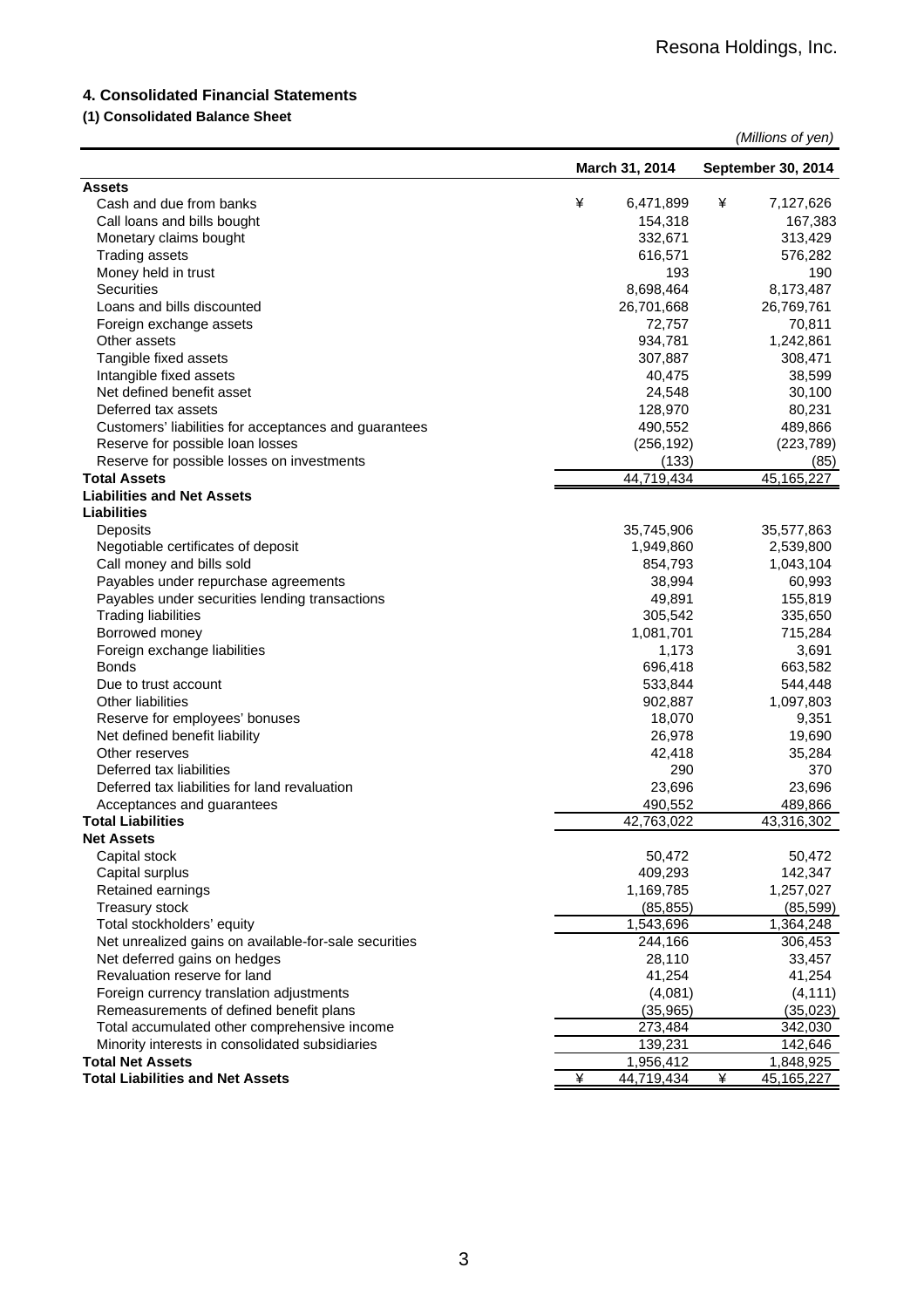## **(2) Consolidated Statement of Income and Consolidated Statement of Comprehensive Income**

## **[Consolidated Statement of Income]**

|                                                       |                    | (Millions of yen)                     |
|-------------------------------------------------------|--------------------|---------------------------------------|
|                                                       | For the six months | For the six months                    |
|                                                       | ended              | ended                                 |
|                                                       |                    | September 30, 2013 September 30, 2014 |
| <b>Ordinary income</b>                                | 429,210            | 439,551                               |
| Interest income                                       | 238,033            | 230,392                               |
| Interest on loans and bills discounted                | 198,826            | 187,713                               |
| Interest and dividends on securities                  | 27,547             | 27,878                                |
| <b>Trust fees</b>                                     | 11,876             | 11,255                                |
| Fees and commissions                                  | 94,890             | 96,479                                |
| Trading income                                        | 560                | 2,652                                 |
| Other operating income                                | 22,159             | 18,117                                |
| Other ordinary income                                 | 61,690             | 80,653                                |
| <b>Ordinary expenses</b>                              | 254,812            | 251,826                               |
| Interest expenses                                     | 22,683             | 20,207                                |
| Interest on deposits                                  | 10,284             | 7,678                                 |
| Fees and commissions                                  | 24,261             | 23,922                                |
| Trading expenses                                      | 3,324              | 587                                   |
| Other operating expenses                              | 4,781              | 3,738                                 |
| General and administrative expenses                   | 175,699            | 177,602                               |
| Other ordinary expenses                               | 24,062             | 25,767                                |
| <b>Ordinary profits</b>                               | 174,398            | 187,725                               |
| <b>Extraordinary gains</b>                            | 3,122              | 71                                    |
| Gains on disposal of fixed assets                     | 3,122              | 71                                    |
| <b>Extraordinary losses</b>                           | 1,646              | 1,661                                 |
| Losses on disposal of fixed assets                    | 664                | 667                                   |
| Impairment losses on fixed assets                     | 892                | 994                                   |
| Net income before income taxes and minority interests | 175,874            | 186,134                               |
| Income taxes - current                                | 30,221             | 34,776                                |
| Income taxes - deferred                               | 19,217             | 16,131                                |
| Total income taxes                                    | 49,438             | 50,907                                |
| Net income before minority interests                  | 126,435            | 135,227                               |
| Minority interests in net income                      | 4,366              | 2,522                                 |
| Net income                                            | 122,069            | 132,704                               |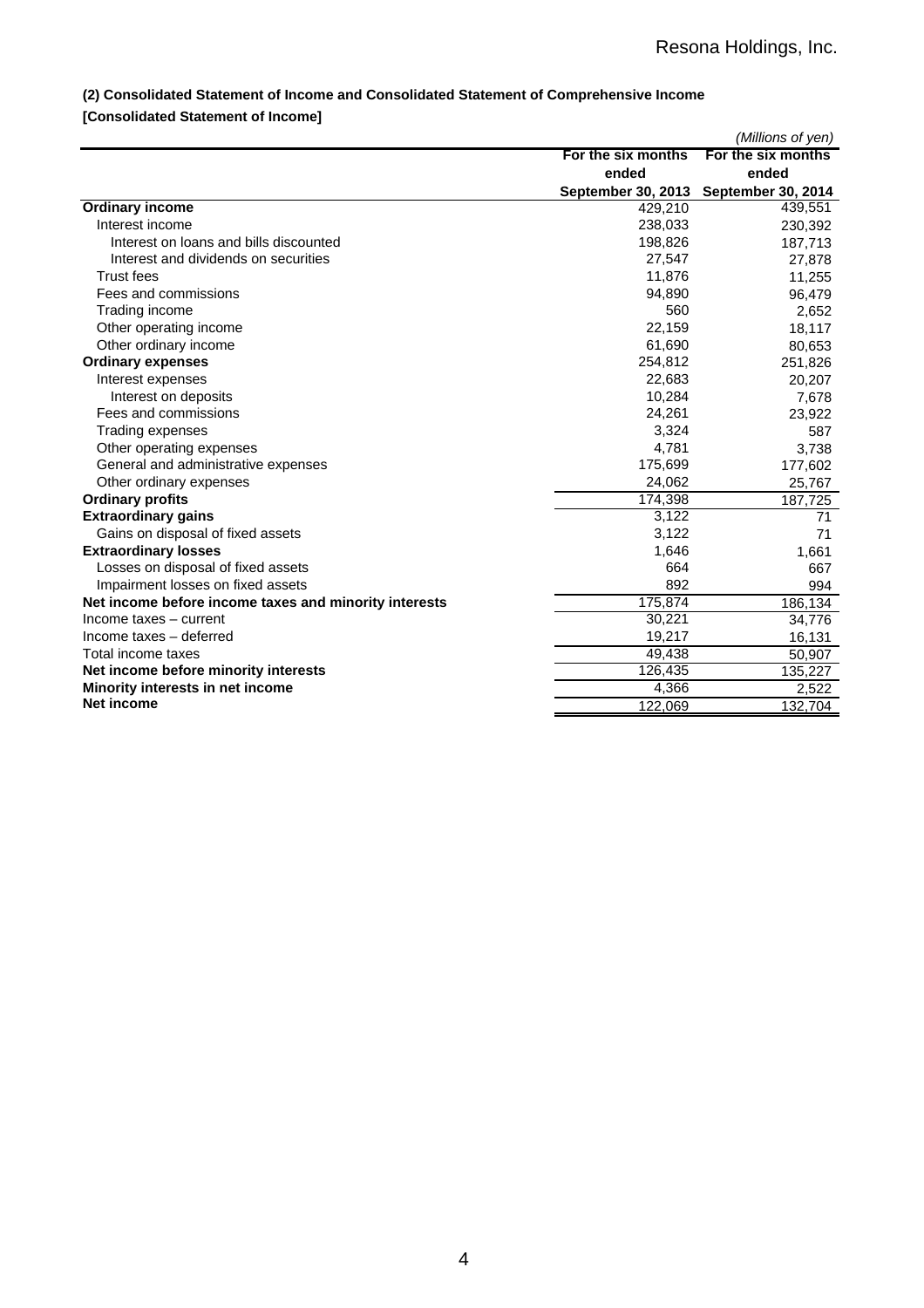## **[Consolidated Statement of Comprehensive Income]**

|                                                                       |                    |                           |   | (Millions of yen)  |
|-----------------------------------------------------------------------|--------------------|---------------------------|---|--------------------|
|                                                                       | For the six months |                           |   | For the six months |
|                                                                       |                    | ended                     |   | ended              |
|                                                                       |                    | <b>September 30, 2013</b> |   | September 30, 2014 |
| Net income before minority interests                                  | ¥                  | 126.435                   | ¥ | 135,227            |
| Other comprehensive income                                            |                    | 29,853                    |   | 76,204             |
| Net unrealized gains (losses) on available-for-sale securities        |                    | 31,093                    |   | 62,287             |
| Net deferred gains (losses) on hedges                                 |                    | (9,364)                   |   | 5,347              |
| Foreign currency translation adjustments                              |                    | 8,126                     |   | 7,628              |
| Remeasurement of defined benefit plans                                |                    |                           |   | 938                |
| Share of other comprehensive income of affiliates accounted for using |                    |                           |   |                    |
| the equity method                                                     |                    | (2)                       |   |                    |
| <b>Total comprehensive income</b>                                     |                    | 156.289                   |   | 211,431            |
| Comprehensive income attributable to:                                 |                    |                           |   |                    |
| Owners of the parent                                                  |                    | 145,970                   |   | 201,250            |
| Minority interests                                                    | ¥                  | 10.319                    | ¥ | 10,181             |
|                                                                       |                    |                           |   |                    |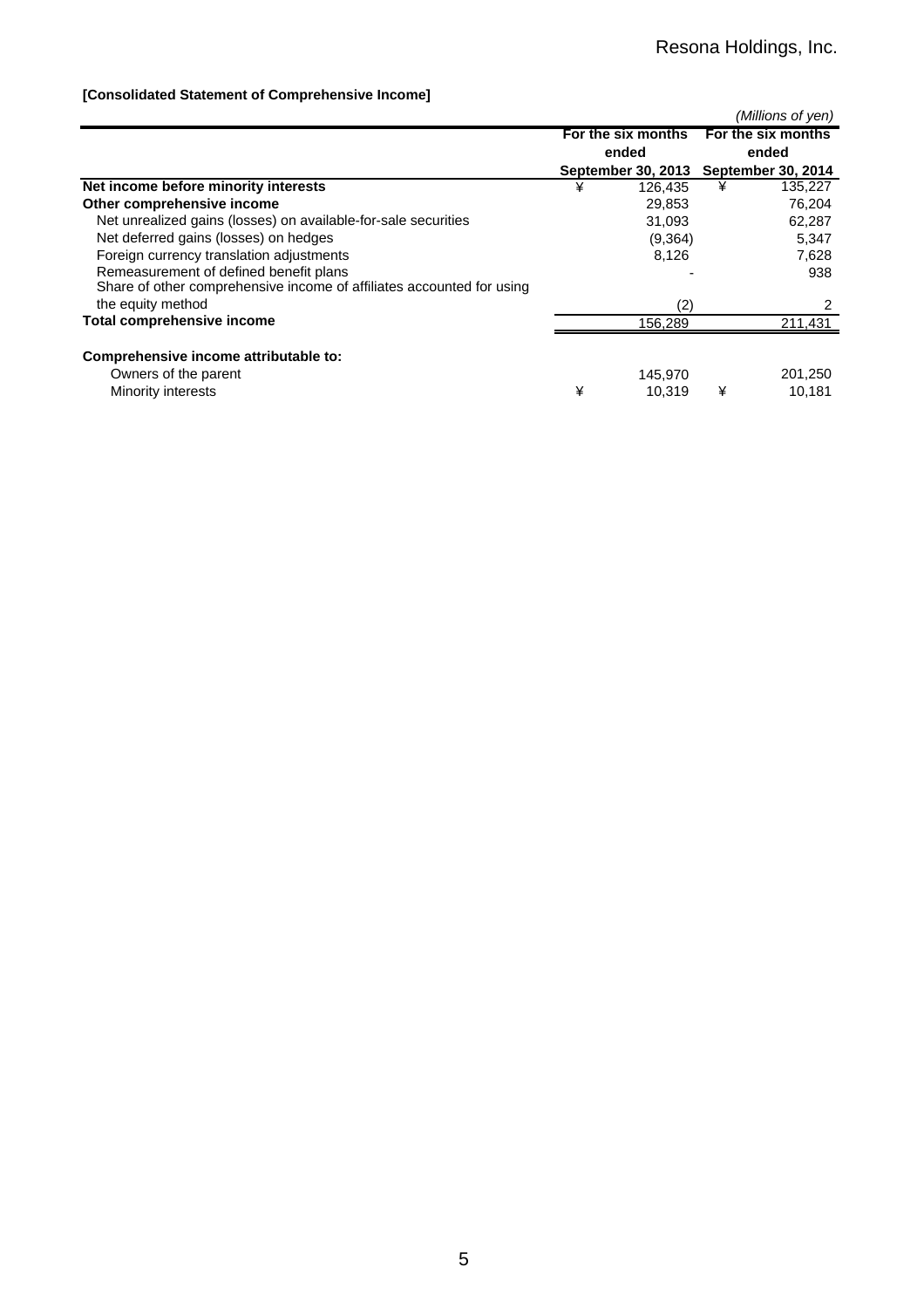## **(3) Consolidated Statement of Changes in Net Assets**

## **For the six months ended September 30, 2013**

|               |                 |                      |                       | (Millions of yen)                                                        |
|---------------|-----------------|----------------------|-----------------------|--------------------------------------------------------------------------|
|               |                 |                      |                       |                                                                          |
| Capital stock | Capital surplus | Retained<br>earnings | <b>Treasury stock</b> | Total<br>stockholders'<br>equity                                         |
|               | ¥237,082        |                      | $*(89,596)$           | ¥1,803,428                                                               |
|               |                 |                      |                       |                                                                          |
|               |                 | (46, 327)            |                       | (46, 327)                                                                |
|               |                 |                      |                       | 122,069                                                                  |
|               |                 |                      | (100, 002)            | (100, 002)                                                               |
|               | (0)             |                      | 285                   | 284                                                                      |
|               | (139, 694)      |                      | 139,694               |                                                                          |
|               |                 |                      |                       |                                                                          |
| (610,000)     | 610,000         |                      |                       |                                                                          |
|               |                 |                      |                       |                                                                          |
| (290,000)     | 470,305         |                      | 39,977                | (23, 976)                                                                |
| ¥50,472       | ¥707,387        | ¥1,071,211           | $*(49,619)$           | ¥1,779,452                                                               |
|               |                 | ¥340,472<br>320,000  |                       | Stockholders' equity<br>¥1,315,470<br>122,069<br>(320,000)<br>(244, 258) |

|                                                                |                                                                 | Accumulated other comprehensive income |                                    |                                                   |                                                           |                                                          |                     |
|----------------------------------------------------------------|-----------------------------------------------------------------|----------------------------------------|------------------------------------|---------------------------------------------------|-----------------------------------------------------------|----------------------------------------------------------|---------------------|
|                                                                | Net unrealized<br>gains on<br>available-for-<br>sale securities | Net deferred<br>gains on<br>hedges     | Revaluation<br>reserve for<br>land | Foreign<br>currency<br>translation<br>adjustments | Total<br>accmulated<br>other<br>comprehen<br>-sive income | Minority<br>interests in<br>consolidated<br>subsidiaries | Total net<br>assets |
| Balance at the beginning of the fiscal year                    | ¥186,573                                                        | ¥36,319                                | ¥41,260                            | $*(4,350)$                                        | ¥259,803                                                  | ¥126,072                                                 | ¥2,189,304          |
| Changes during the term                                        |                                                                 |                                        |                                    |                                                   |                                                           |                                                          |                     |
| Dividends paid                                                 |                                                                 |                                        |                                    |                                                   |                                                           |                                                          | (46, 327)           |
| Net income                                                     |                                                                 |                                        |                                    |                                                   |                                                           |                                                          | 122,069             |
| Purchase of treasury stock                                     |                                                                 |                                        |                                    |                                                   |                                                           |                                                          | (100, 002)          |
| Disposal of treasury stock                                     |                                                                 |                                        |                                    |                                                   |                                                           |                                                          | 284                 |
| Cancellation of treasury stock                                 |                                                                 |                                        |                                    |                                                   |                                                           |                                                          |                     |
| Transfer from retained earnings to capital<br>surplus          |                                                                 |                                        |                                    |                                                   |                                                           |                                                          |                     |
| Transfer from capital stock to capital<br>surplus              |                                                                 |                                        |                                    |                                                   |                                                           |                                                          |                     |
| Net changes except for stockholders'<br>equity during the term | 31,075                                                          | (9, 364)                               |                                    | 2,189                                             | 23,901                                                    | 4,654                                                    | 28,555              |
| Total changes during the term                                  | 31,075                                                          | (9, 364)                               |                                    | 2,189                                             | 23,901                                                    | 4,654                                                    | 4,578               |
| Balance at the end of the term                                 | ¥217,649                                                        | ¥26,955                                | ¥41,260                            | $*(2,160)$                                        | ¥283,704                                                  | ¥130,726                                                 | ¥2,193,883          |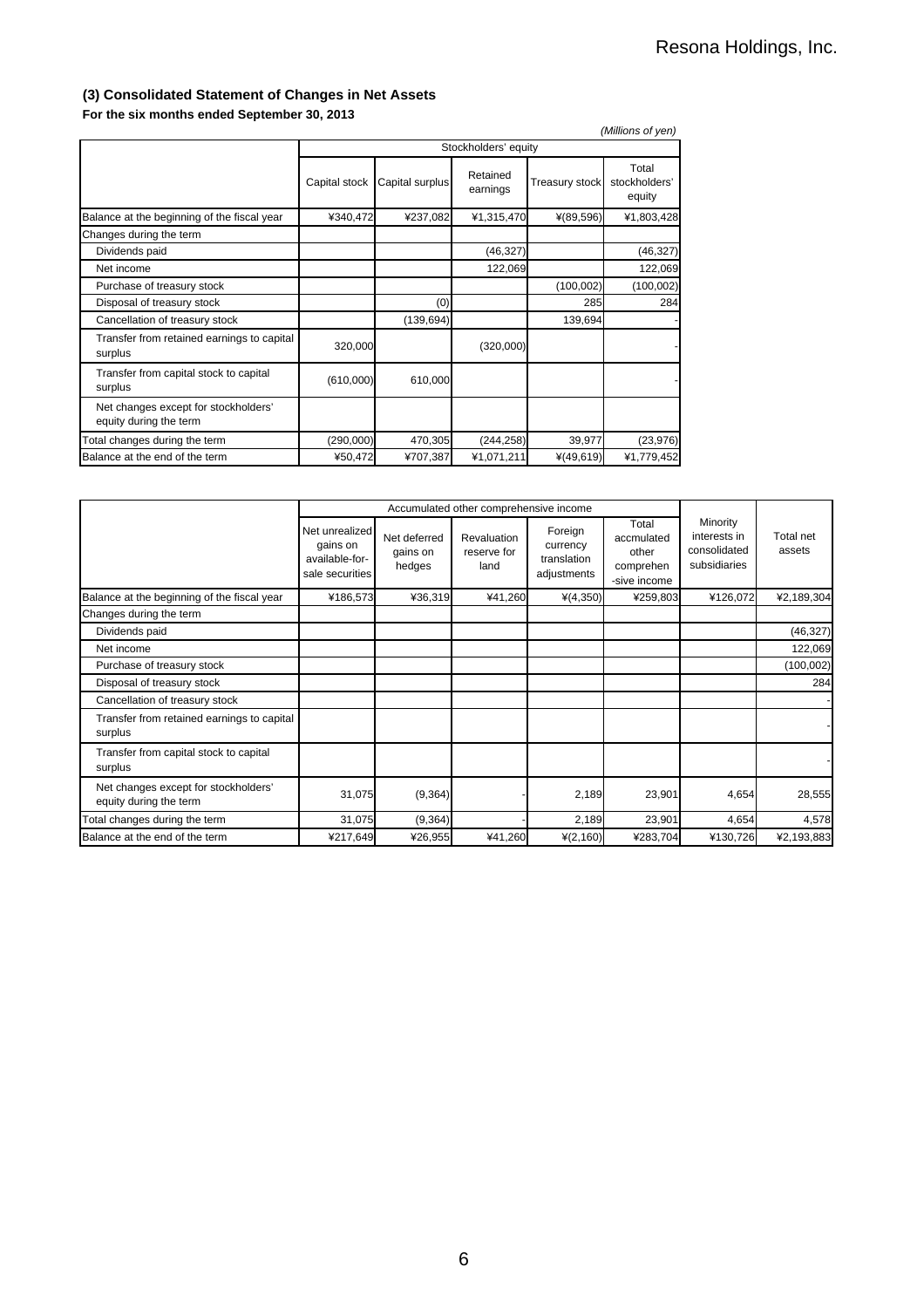## **For the six months ended September 30, 2014**

| (Millions of yen)                                                                                                   |               |                    |                      |                   |                                    |  |
|---------------------------------------------------------------------------------------------------------------------|---------------|--------------------|----------------------|-------------------|------------------------------------|--|
|                                                                                                                     |               |                    | Stockholders' equity |                   |                                    |  |
|                                                                                                                     | Capital stock | Capital<br>surplus | Retained<br>earnings | Treasury<br>stock | Total<br>stockhold<br>-ers' equity |  |
| Balance at the beginning of the fiscal year                                                                         | ¥50,472       | ¥409,293           | ¥1,169,785           | $*(85, 855)$      | ¥1,543,696                         |  |
| Cumulative effect of the changes<br>in accounting policies                                                          |               |                    | 1,483                |                   | 1,483                              |  |
| Balance at the beginning of the fiscal year<br>after reflecting the effect of the<br>changes in accounting policies | 50,472        | 409,293            | 1,171,268            | (85, 855)         | 1,545,179                          |  |
| Changes during the term                                                                                             |               |                    |                      |                   |                                    |  |
| Dividends paid<br>(other capital surplus)                                                                           |               | (32,000)           |                      |                   | (32,000)                           |  |
| Dividends paid                                                                                                      |               |                    | (46, 946)            |                   | (46, 946)                          |  |
| Net income                                                                                                          |               |                    | 132,704              |                   | 132,704                            |  |
| Purchase of treasury stock                                                                                          |               |                    |                      | (234, 948)        | (234, 948)                         |  |
| Disposal of treasury stock                                                                                          |               | (0)                |                      | 259               | 259                                |  |
| Cancellation of treasury stock                                                                                      |               | (234, 945)         |                      | 234,945           |                                    |  |
| Net changes except for stockholders'<br>equity during the term                                                      |               |                    |                      |                   |                                    |  |
| Total changes during the term                                                                                       |               | (266, 945)         | 85,758               | 255               | (180, 930)                         |  |
| Balance at the end of the term                                                                                      | ¥50,472       | ¥142,347           | ¥1,257,027           | $*(85,599)$       | ¥1,364,248                         |  |

|                                                                                                                     | Accumulated other comprehensive income                               |                                    |                                    |                                                   |                                                    |                                                           | Minority                                          |                     |
|---------------------------------------------------------------------------------------------------------------------|----------------------------------------------------------------------|------------------------------------|------------------------------------|---------------------------------------------------|----------------------------------------------------|-----------------------------------------------------------|---------------------------------------------------|---------------------|
|                                                                                                                     | Net unreali<br>-zed gains<br>on available-<br>for-sale<br>securities | Net deferred<br>gains on<br>hedges | Revaluation<br>reserve for<br>land | Foreign<br>currency<br>translation<br>adjustments | Remeasure<br>-ments of<br>defined<br>benefit plans | Total<br>accmulated<br>other comp<br>-rehensive<br>income | interests in<br>consolida<br>-ted<br>subsidiaries | Total net<br>assets |
| Balance at the beginning of the fiscal year                                                                         | ¥244.166                                                             | ¥28,110                            | ¥41,254                            | $*(4,081)$                                        | $*(35,965)$                                        | ¥273.484                                                  | ¥139,231                                          | ¥1,956,412          |
| Cumulative effect of the changes<br>in accounting policies                                                          |                                                                      |                                    |                                    |                                                   |                                                    |                                                           |                                                   | 1,483               |
| Balance at the beginning of the fiscal year<br>after reflecting the effect of the<br>changes in accounting policies | 244,166                                                              | 28,110                             | 41,254                             | (4,081)                                           | (35,965)                                           | 273,484                                                   | 139,231                                           | 1,957,896           |
| Changes during the term                                                                                             |                                                                      |                                    |                                    |                                                   |                                                    |                                                           |                                                   |                     |
| Dividends paid<br>(other capital surplus)                                                                           |                                                                      |                                    |                                    |                                                   |                                                    |                                                           |                                                   | (32,000)            |
| Dividends paid                                                                                                      |                                                                      |                                    |                                    |                                                   |                                                    |                                                           |                                                   | (46, 946)           |
| Net income                                                                                                          |                                                                      |                                    |                                    |                                                   |                                                    |                                                           |                                                   | 132,704             |
| Purchase of treasury stock                                                                                          |                                                                      |                                    |                                    |                                                   |                                                    |                                                           |                                                   | (234, 948)          |
| Disposal of treasury stock                                                                                          |                                                                      |                                    |                                    |                                                   |                                                    |                                                           |                                                   | 259                 |
| Cancellation of treasury stock                                                                                      |                                                                      |                                    |                                    |                                                   |                                                    |                                                           |                                                   |                     |
| Net changes except for stockholders'<br>equity during the term                                                      | 62,287                                                               | 5,347                              |                                    | (30)                                              | 941                                                | 68,545                                                    | 3.414                                             | 71,959              |
| Total changes during the term                                                                                       | 62,287                                                               | 5,347                              |                                    | (30)                                              | 941                                                | 68,545                                                    | 3,414                                             | (108, 971)          |
| Balance at the end of the term                                                                                      | ¥306,453                                                             | ¥33,457                            | ¥41,254                            | $*(4, 111)$                                       | $*(35,023)$                                        | ¥342,030                                                  | ¥142,646                                          | ¥1,848,925          |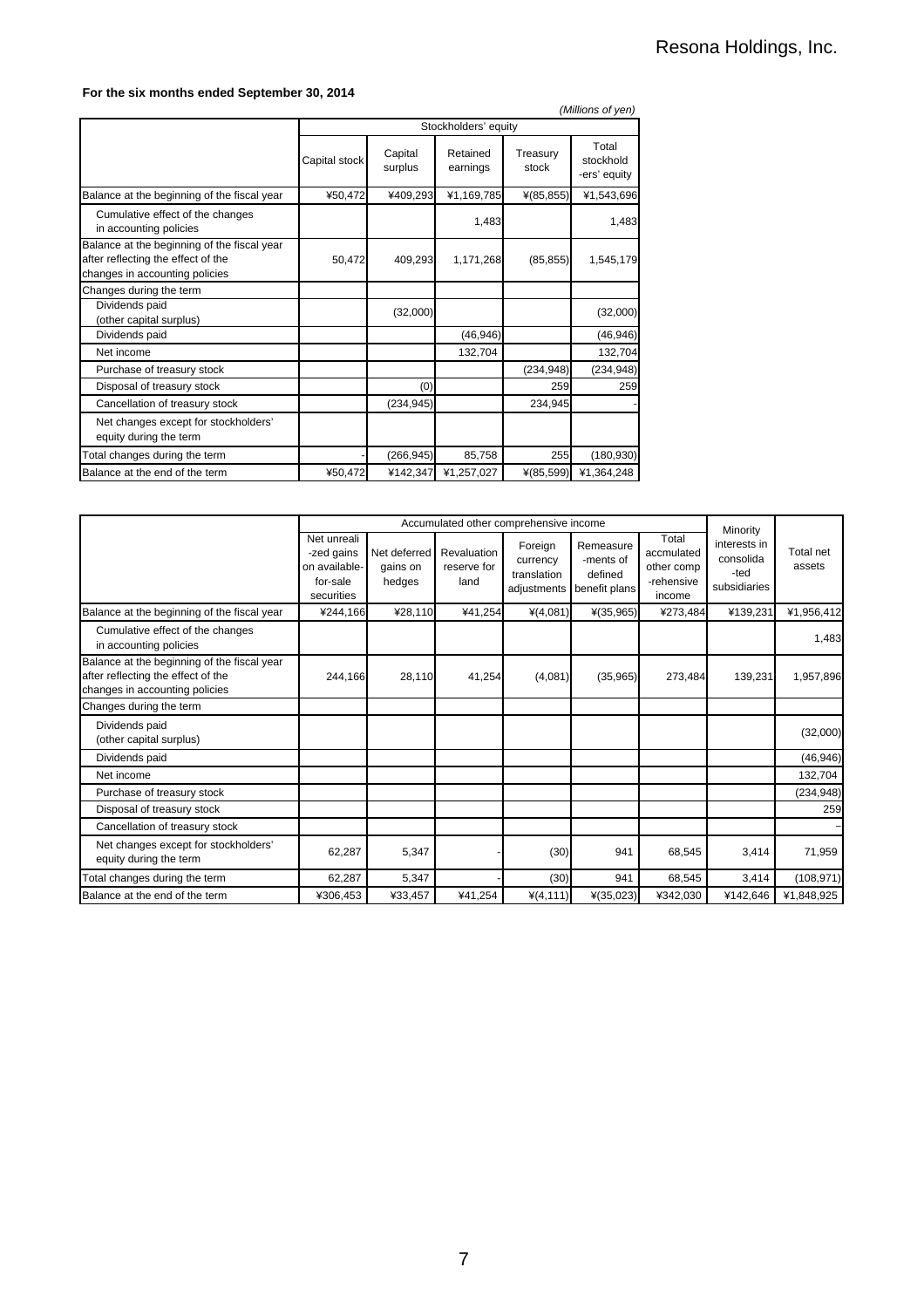## **(4) Note on Going-Concern Assumption**

Not applicable

## **(5) Per Common Share Information**

### **1. Net assets per share of common stock and its calculation base**

(Millions of yen, except "Net assets per common share" and number of shares)

|                                                                                                                                                        | As of March 31, 2014 | As of September 30, 2014 |
|--------------------------------------------------------------------------------------------------------------------------------------------------------|----------------------|--------------------------|
| Net assets per share of common stock (yen)                                                                                                             | ¥552.89              | ¥ 612.66                 |
| (Calculation base)                                                                                                                                     |                      |                          |
| Total net assets                                                                                                                                       | 1,956,412            | 1,848,925                |
| Deductions from total net assets                                                                                                                       | 747,280              | 508,646                  |
| Minority interests                                                                                                                                     | 139,231              | 142,646                  |
| Preferred stock                                                                                                                                        | 594,000              | 366,000                  |
| Preferred dividends                                                                                                                                    | 14,048               |                          |
| Net assets attributable to common stock at the end<br>of the period                                                                                    | 1,209,132            | 1,340,278                |
| Number of shares of common stock at the end of<br>the period used for the calculation of net assets per<br>share of common stock (thousands of shares) | 2,186,913            | 2,187,627                |

Notes: 1. Regarding Class C No.1 preferred stock and Class F No.1 preferred stock, the right to receive the distribution of residual assets (total amount is ¥160.0 billion) is not decreased by the special preferred dividends as described in "additional information".

In order to represent the actual conditions of the repayment scheme (the repayment of public fund will be implemented by special preferred dividends funded by other capital surplus) based on "Public funds full repayment plan" announced on May 10, 2013, "Net assets attributable to common stock at the end of the fiscal year" was calculated after deducting the Public funds to be repaid for the preferred stocks (¥128.0 billion for this fiscal year) from "Total net assets"(specifically, included in "Preferred stock" of "Deductions from total net assets"). To avoid duplicated deduction of Public funds to be repaid impact described above, the special preferred dividends of ¥32.0 billion, which record date is at the end of this fiscal year and is funded by other capital surplus, is not deducted from "Total net assets".

2. The number of shares of common stock at the end of the period used for the calculation of net assets per share of common stock is after deductions of 1) the number of treasury shares and 2) the number of shares held by the ESOP Trust (6,273 thousands shares as March 31, 2014 and 5,553 thousands shares as September 30, 2014).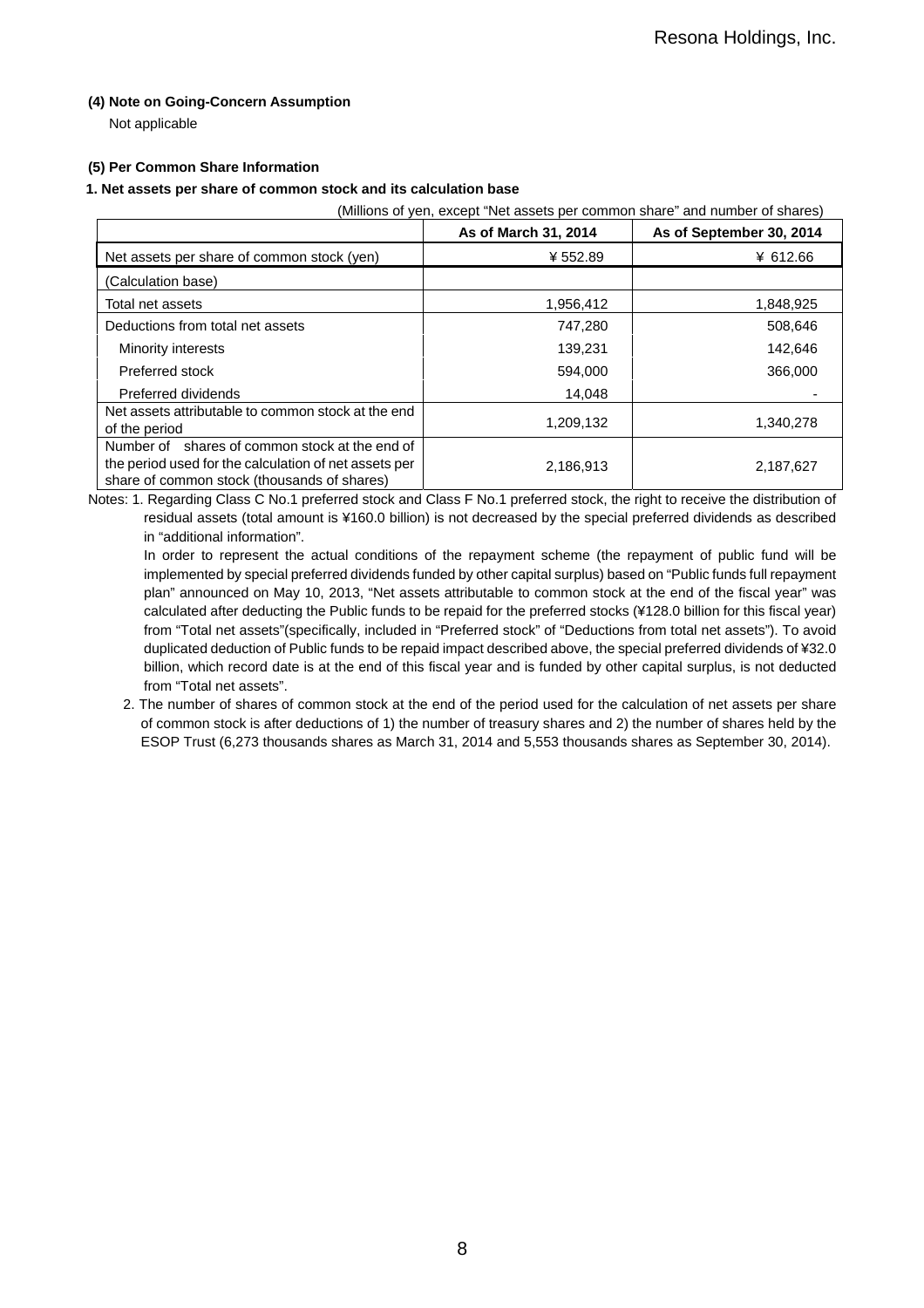### **2. Net income per share of common stock and diluted net income per share of common stock and those calculation base** *(Millions of yen, except "Net income per share of common stock" and number of shares)*

|                                                                                                                                                                 | For the six months ended<br><b>September 30, 2013</b> | For the six months ended<br><b>September 30, 2014</b> |
|-----------------------------------------------------------------------------------------------------------------------------------------------------------------|-------------------------------------------------------|-------------------------------------------------------|
| Net income per share of common stock (yen)                                                                                                                      | ¥ 51.47                                               | ¥60.67                                                |
| (Calculation base)                                                                                                                                              |                                                       |                                                       |
| Net income                                                                                                                                                      | 122,069                                               | 132,704                                               |
| Amounts not attributable to common stockholders                                                                                                                 |                                                       |                                                       |
| Net income attributable to common stock                                                                                                                         | 122,069                                               | 132,704                                               |
| Average number of common shares during the<br>term (thousands of shares)                                                                                        | 2,371,546                                             | 2,187,249                                             |
| Diluted net income per share of common stock (yen)                                                                                                              | 35.81                                                 | 52.81                                                 |
| (Calculation base)                                                                                                                                              |                                                       |                                                       |
| Adjustments in net income                                                                                                                                       |                                                       |                                                       |
| Increase in number of common shares (thousands<br>of shares)                                                                                                    | 1,036,361                                             | 325,492                                               |
| Preferred stock (thousands of shares)                                                                                                                           | 1,036,361                                             | 325,492                                               |
| Outline of dilutive securities which were not<br>included in the calculation of "Net income per<br>share (diluted)" because they do not have dilutive<br>effect | Not applicable                                        | Not applicable                                        |

Note: Average number of common shares during the period is after deductions of 1) the number of treasury shares and 2) the number of shares held by the ESOP Trust (7,258 thousands shares for the period ended September 30, 2013 and 5,934 thousands shares for the period ended September 30, 2014).

## Change in Accounting Policies

The Group adopted ASBJ Statement No. 26 "Accounting Standard for Retirement Benefits" (hereinafter, the "Accounting Standard") and ASBJ Guidance No. 25 "Guidance on Accounting Standard for Retirement Benefits" (hereinafter, the "Guidance"), which were issued on May 17, 2012, for the main clause of Article 35 of the Accounting Standard and the main clause of Article 67 of the Guidance, from the six-month period ended September 30, 2014.

The transitional treatment stated in Article 37 of the Accounting Standard was applied at the adoption.

As a result, net assets per share of common stock increased by 0.67 yen at the beginning of the six-month period ended September 30, 2014. The impact to net interim income per share of common stock and diluted net interim income per share of common stock is immaterial.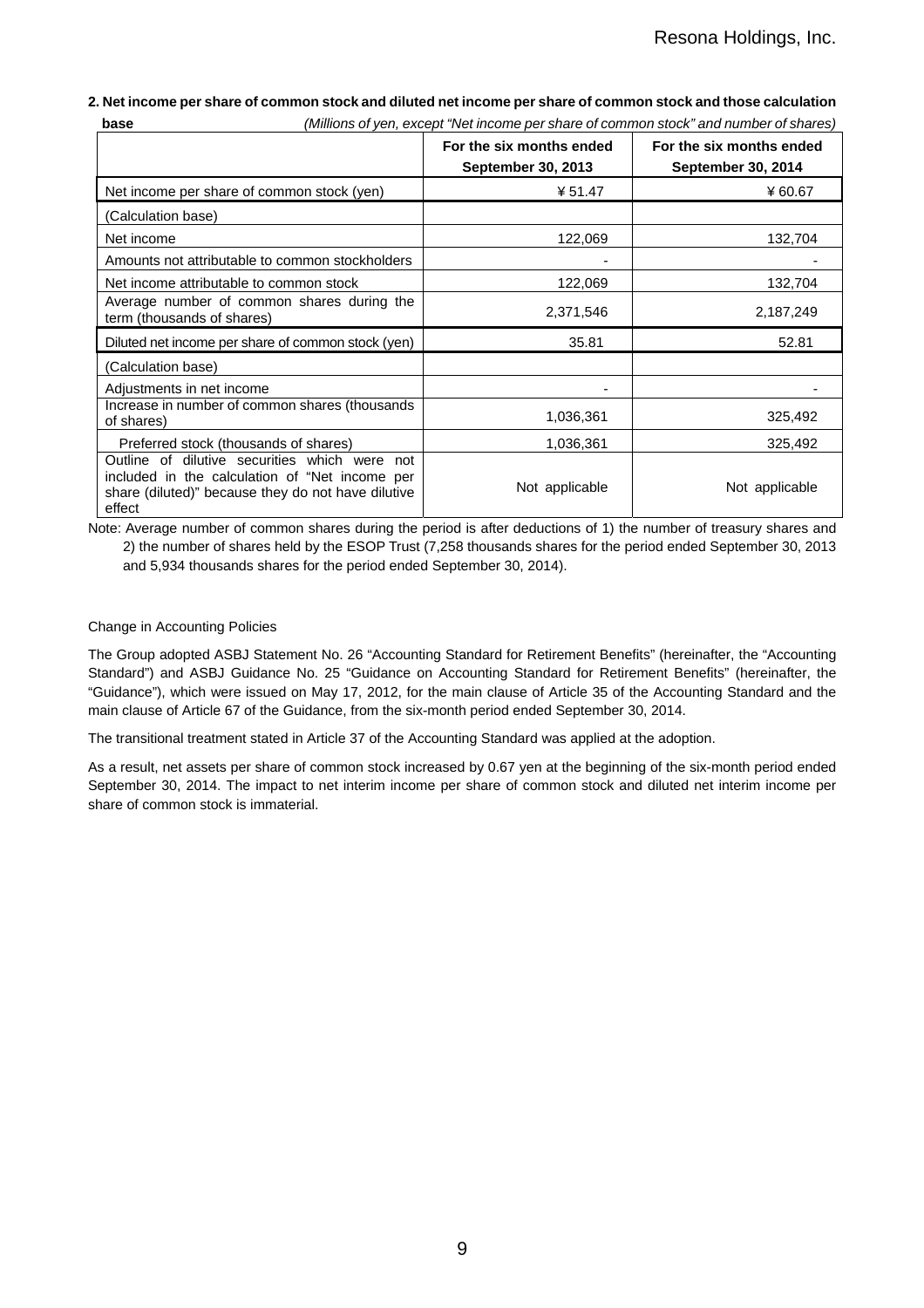## **[Reference Sheet]**

**Statement of Trust Assets and Liabilities** 

|                                          |              | March 31, 2014 | September 30, 2014 |        |  |
|------------------------------------------|--------------|----------------|--------------------|--------|--|
|                                          | Million yen  | %              | Million yen        | %      |  |
| <b>Assets</b>                            |              |                |                    |        |  |
| Loans and bills discounted               | ¥43,862      | 0.18           | ¥ 39,905           | 0.16   |  |
| <b>Securities</b>                        | 120          | 0.00           | 160                | 0.00   |  |
| Beneficiary rights                       | 22,563,199   | 94.35          | 22,796,624         | 94.48  |  |
| Securities held in custody account       | 7,895        | 0.03           | 8,385              | 0.03   |  |
| Monetary claims                          | 297,118      | 1.24           | 266,919            | 1.11   |  |
| Tangible fixed assets                    | 444,689      | 1.86           | 446,717            | 1.85   |  |
| Intangible fixed assets                  | 2,004        | 0.01           | 1,554              | 0.01   |  |
| Other claims                             | 7,371        | 0.03           | 9,079              | 0.04   |  |
| Due from banking account                 | 533,844      | 2.23           | 544,448            | 2.26   |  |
| Cash and due from banks                  | 15,701       | 0.07           | 15,120             | 0.06   |  |
| <b>Total assets</b>                      | ¥ 23,915,807 | 100.00         | ¥ 24,128,916       | 100.00 |  |
| <b>Liabilities</b>                       |              |                |                    |        |  |
| Money trusts                             | ¥7,022,390   | 29.36          | ¥6,980,821         | 28.93  |  |
| Pension trusts                           | 3,696,076    | 15.46          | 3,548,921          | 14.71  |  |
| Property formation benefit trusts        | 1,109        | 0.01           | 1,107              | 0.01   |  |
| Securities investment trusts             | 11,786,070   | 49.28          | 12,208,244         | 50.60  |  |
| Money entrusted, other than money trusts | 347,706      | 1.45           | 380,217            | 1.57   |  |
| Securities trusts                        | 33,736       | 0.14           | 13,426             | 0.05   |  |
| Monetary claims trusts                   | 317,816      | 1.33           | 285,359            | 1.18   |  |
| Land and fixtures trusts                 | 119,752      | 0.50           | 118,104            | 0.49   |  |
| Land and fixtures lease trusts           | 2,810        | 0.01           |                    |        |  |
| Composite trusts                         | 588,337      | 2.46           | 592,713            | 2.46   |  |
| <b>Total liabilities</b>                 | ¥ 23,915,807 | 100.00         | ¥ 24,128,916       | 100.00 |  |

Notes: 1. Figures in the above table exclude trusts whose monetary value cannot be reliably estimated.

2. Subsidiary subject to aggregation is Resona Bank, Limited, only.

3. Co-managed trust funds under other trust bank's administration amounted to ¥580,919 million as of March 31, 2014 and ¥510,413 million as of September 30, 2014, respectively.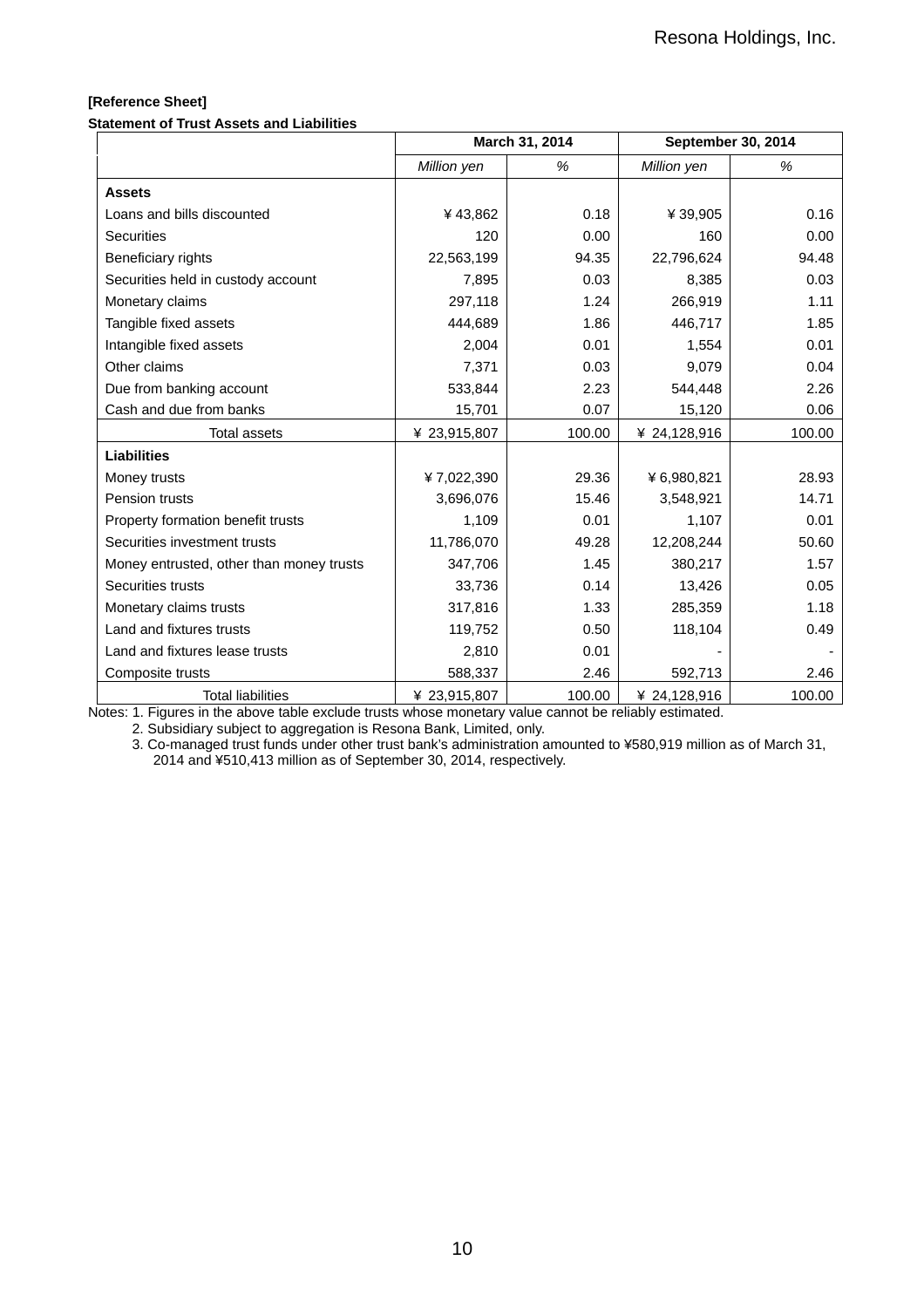## **5. Non-Consolidated Financial Statements**

## **(1) Non-Consolidated Balance Sheet**

|                                                |   |                |   | (Millions of yen)       |
|------------------------------------------------|---|----------------|---|-------------------------|
|                                                |   | March 31, 2014 |   | September 30, 2014      |
| <b>Assets</b>                                  |   |                |   |                         |
| <b>Current assets</b>                          |   |                |   |                         |
| Cash and due from banks                        | ¥ | 365            | ¥ | 625                     |
| Money held in trust                            |   | 193            |   | 190                     |
| <b>Securities</b>                              |   | 275,300        |   | 102,200                 |
| Prepaid expenses                               |   | 6              |   | 4                       |
| Deferred tax assets<br>Accrued income          |   | 118<br>3       |   | 76<br>2                 |
| Other receivable                               |   | 22,595         |   | 22,895                  |
| Accrued income taxes refund                    |   | 69,912         |   | 1                       |
| Total current assets                           |   | 368,495        |   | 125,995                 |
| Non-current assets                             |   |                |   |                         |
| Tangible fixed assets                          |   |                |   |                         |
| Tools, furniture and fixtures, net             |   | 4              |   | 4                       |
| Leased assets, net                             |   | 3              |   | 3                       |
| Total tangible fixed assets                    |   | 8              |   | $\overline{7}$          |
| Intangible fixed assets                        |   |                |   |                         |
| Trademarks                                     |   | 0              |   | 0                       |
| Software                                       |   | 5              |   | $\overline{\mathbf{4}}$ |
| Total intangible fixed assets                  |   | 5              |   | 4                       |
| Investments and other assets                   |   |                |   |                         |
| Investments in subsidiaries and affiliates     |   | 1,116,174      |   | 1,116,174               |
| Long-term loans to subsidiaries and affiliates |   | 79,500         |   | 49,500                  |
| Other                                          |   | 2              |   | 2                       |
| Reserve for possible losses on investments     |   | (2,638)        |   | (2, 532)                |
| Total investments and other assets             |   | 1,193,038      |   | 1,163,144               |
| Total non-current assets                       |   | 1,193,053      |   | 1,163,155               |
| <b>Total Assets</b>                            | ¥ | 1,561,549      | ¥ | 1,289,151               |
| <b>Liabilities and Net Assets</b>              |   |                |   |                         |
| <b>Liabilities</b>                             |   |                |   |                         |
| <b>Current liabilities</b>                     |   |                |   |                         |
| Lease obligations                              |   | 1              |   | 1                       |
| Other payable                                  |   | 354            |   | 982                     |
| Accrued expenses                               |   | 684            |   | 681                     |
| Income taxes payable                           |   | 192            |   | 17,286                  |
| Consumption taxes payable                      |   | 22             |   | 88                      |
| Reserve for employees' bonuses                 |   | 465            |   | 266                     |
| Other                                          |   | 569            |   | 462                     |
| <b>Total current liabilities</b>               |   | 2,289          |   | 19,769                  |
| Non-current liabilities                        |   |                |   |                         |
| <b>Bonds</b>                                   |   | 80,000         |   | 80,000                  |
| Long-term debts to subsidiaries and affiliates |   | 302,071        |   | 301,580                 |
| Lease obligations                              |   | 2              |   | 1                       |
| Total non-current liabilities                  |   | 382,074        |   | 381,582                 |
|                                                |   |                |   |                         |
| <b>Total Liabilities</b>                       |   | 384,364        |   | 401,352                 |
| <b>Net Assets</b>                              |   |                |   |                         |
| <b>Stockholder's equity</b>                    |   |                |   |                         |
| Capital stock                                  |   | 50,472         |   | 50,472                  |
| Capital surplus                                |   |                |   |                         |
| Capital reserve                                |   | 50,472         |   | 50,472                  |
| Other capital surplus                          |   | 462,210        |   | 195,265                 |
| Total capital surplus                          |   | 512,683        |   | 245,738                 |
| Retained earnings                              |   |                |   |                         |
| Other retained earnings                        |   |                |   |                         |
| Retained earnings carried forward              |   | 699,883        |   | 677,187                 |
| Total retained earnings                        |   | 699,883        |   | 677,187                 |
| Treasury stock                                 |   | (85, 855)      |   | (85, 599)               |
| Total stockholders' equity                     |   | 1,177,184      |   | 887,799                 |
| <b>Total Net Assets</b>                        |   | 1,177,184      |   |                         |
| <b>Total Liabilities and Net Assets</b>        | ¥ | 1,561,549      | ¥ | 887,799<br>1,289,151    |
|                                                |   |                |   |                         |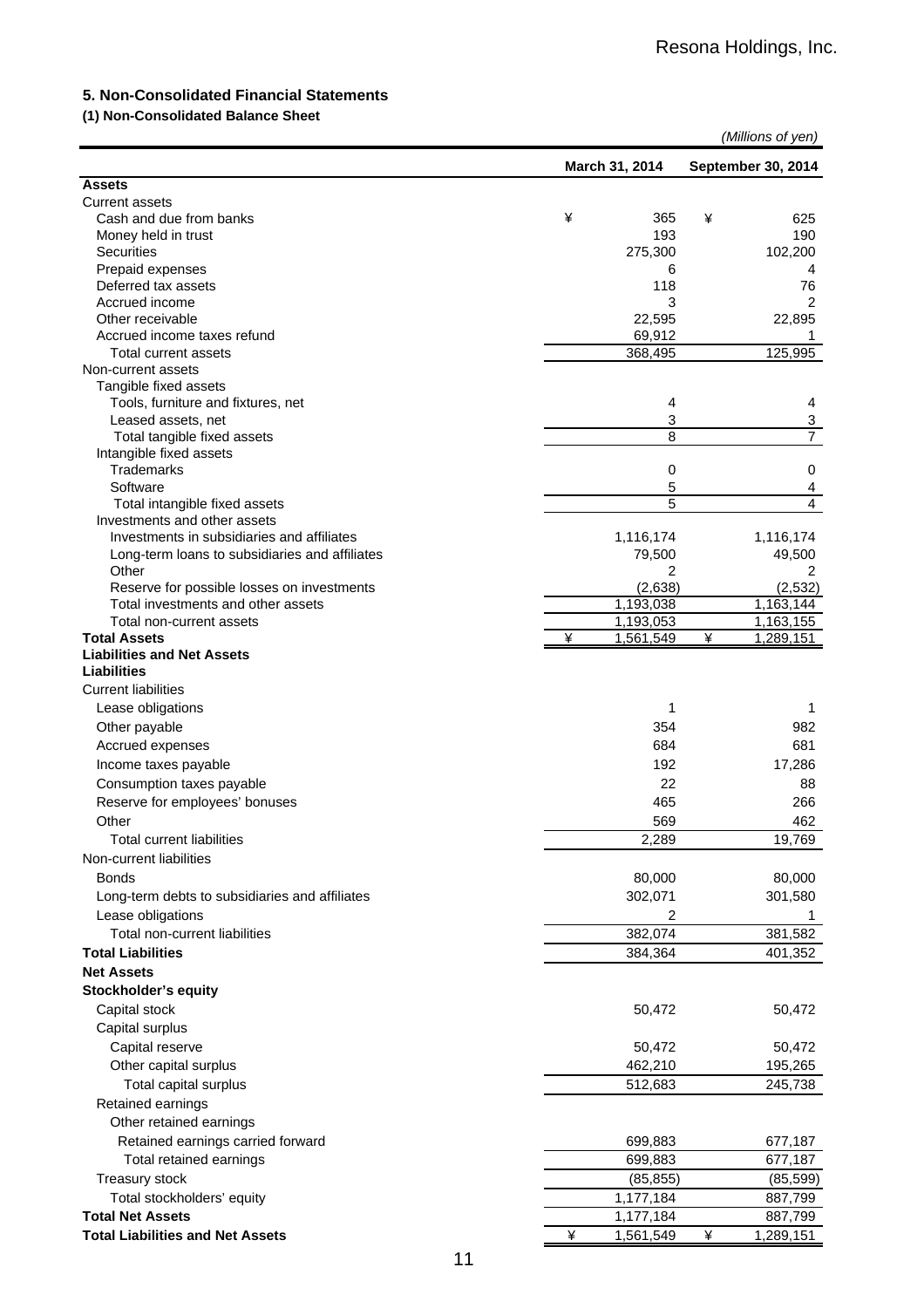## **(2) Non-Consolidated Statement of Income**

|                                                         |   |                             |   | (Millions of yen)                                        |  |
|---------------------------------------------------------|---|-----------------------------|---|----------------------------------------------------------|--|
|                                                         |   | For the six months<br>ended |   | For the six months<br>ended<br><b>September 30, 2014</b> |  |
| <b>Operating income</b>                                 |   | <b>September 30, 2013</b>   |   |                                                          |  |
| Dividends from subsidiaries and affiliates              | ¥ | 125,248                     | ¥ | 24,416                                                   |  |
| Fees from subsidiaries and affiliates                   |   | 2,162                       |   | 2,166                                                    |  |
| Interest on loans to subsidiaries and affiliates        |   | 894                         |   | 862                                                      |  |
| Total operating income                                  |   | 128,305                     |   | 27,446                                                   |  |
| <b>Operating expenses</b>                               |   |                             |   |                                                          |  |
| Interest on debts                                       |   | 1,079                       |   | 1,228                                                    |  |
| Interest on bonds                                       |   | 310                         |   | 196                                                      |  |
| General and administrative expenses                     |   | 2,047                       |   | 2,131                                                    |  |
| Total operating expenses                                |   | 3,437                       |   | 3,555                                                    |  |
| <b>Operating profits</b>                                |   | 124,868                     |   | 23,890                                                   |  |
| Non-operating income                                    |   |                             |   |                                                          |  |
| Interest income on securities                           |   | 42                          |   | 25                                                       |  |
| Fees and commissions                                    |   | 55                          |   | 52                                                       |  |
| Reversal of reserve for possible losses on investments  |   |                             |   | 105                                                      |  |
| Gain on forfeiture of unclaimed dividends               |   |                             |   | 129                                                      |  |
| Other                                                   |   | 13                          |   | 0                                                        |  |
| Total non-operating income                              |   | 110                         |   | 313                                                      |  |
| Non-operating expenses                                  |   |                             |   |                                                          |  |
| Provision of reserve for possible losses on investments |   | 71                          |   |                                                          |  |
| Other                                                   |   | 2,307                       |   | 43                                                       |  |
| Total non-operating expenses                            |   | 2,379                       |   | 43                                                       |  |
| <b>Ordinary profits</b>                                 |   | 122,599                     |   | 24,160                                                   |  |
| Net income before income taxes                          |   | 122,599                     |   | 24,160                                                   |  |
| Income taxes-current                                    |   | (767)                       |   | (132)                                                    |  |
| Income taxes - deferred                                 |   | 49                          |   | 42                                                       |  |
| Total income taxes                                      |   | (718)                       |   | (89)                                                     |  |
| Net income                                              | ¥ | 123,317                     | ¥ | 24,250                                                   |  |